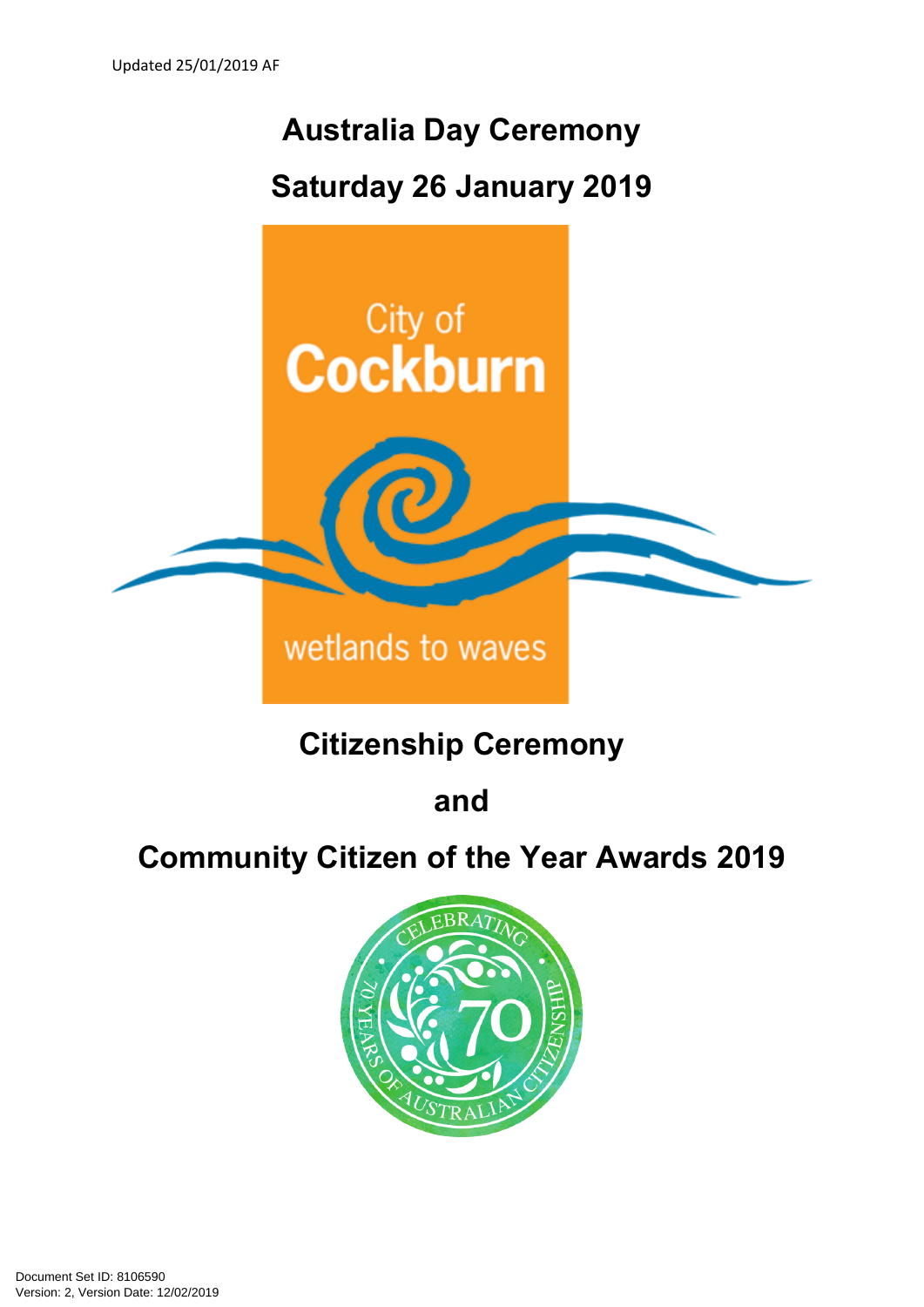### **MAYOR HOWLETT DEPUTY MAYOR SMITH**

1 INTRODUCTION (By Deputy Mayor Lee-Anne Smith)

Please could we give a round of applause for David Pigram (Applause) <Ask guests to be seated>

Good morning everyone and welcome to the City of Cockburn Australia Day Celebrations for 2019. My name is Lee-Anne Smith; I am Deputy Mayor of the City of Cockburn.

I would now like to call upon Marie Taylor to deliver a traditional Nyungar Welcome to Country.

2 WELCOME TO COUNTRY

Welcome to Country to be conducted by Marie Taylor (3 minutes)

Thank you Marie.

Australia Day is a special day in the calendar of events at the City of Cockburn, which includes a Citizenship Ceremony and presentation of the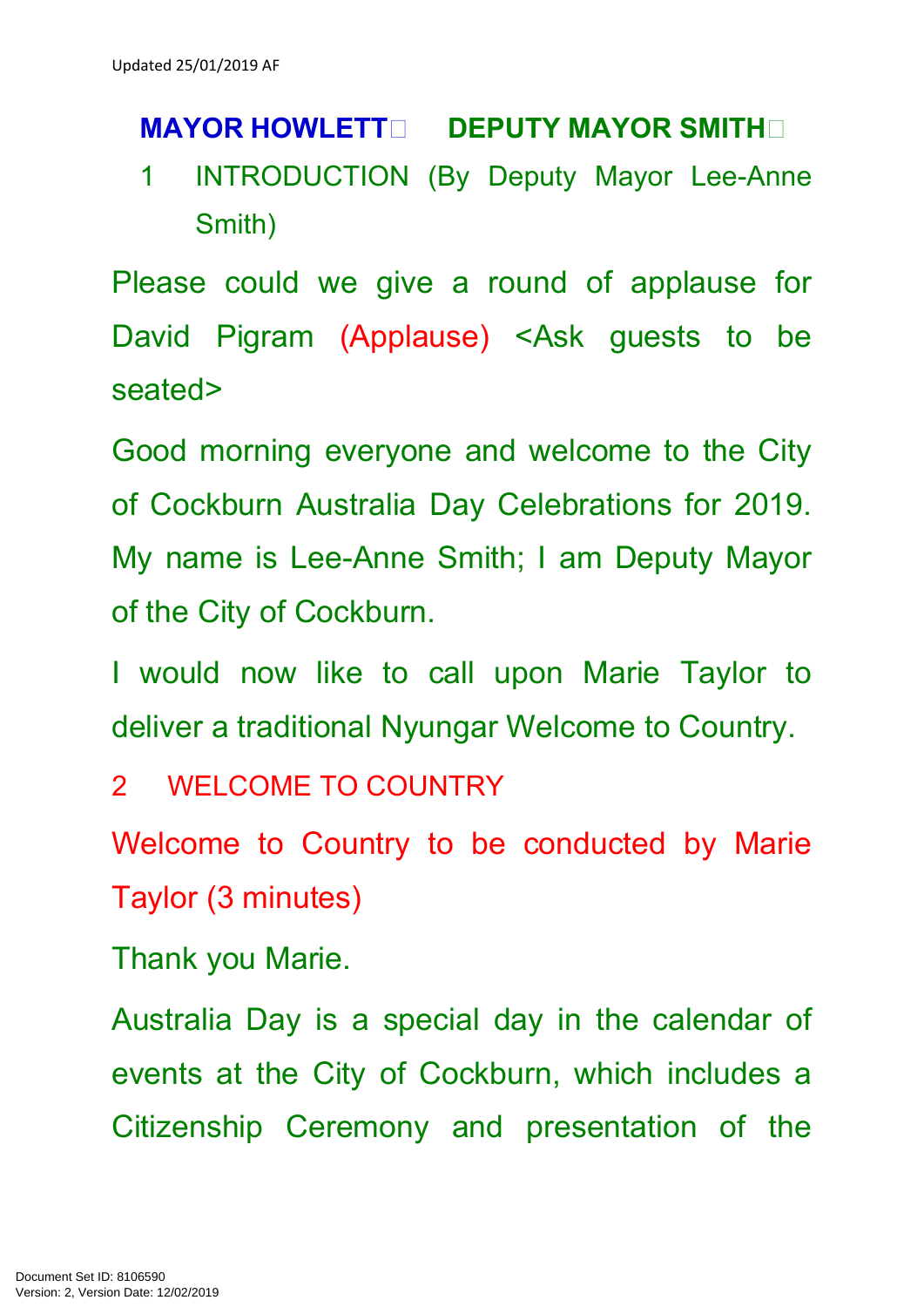Australia Day WA Community Citizen of the Year Awards for 2019.

At the conclusion of formal proceedings, a light lunch will be served in the dining area to which you are all most welcome to attend.

<Deputy Mayor to Introduce His Worship the Mayor, Logan Howlett>

I would now like to call upon his Worship the Mayor, Mr Logan Howlett to present his welcome address.

3 MAYORAL AUSTRALIA DAY WELCOME

Thank you Deputy Mayor Lee-Ann Smith.

Kya, wongu, wonju – Beeliar Boodgar

Hello and welcome to the land of the Beeliar People.

On behalf of the Elected Members and our special guests I welcome you to today's Citizenship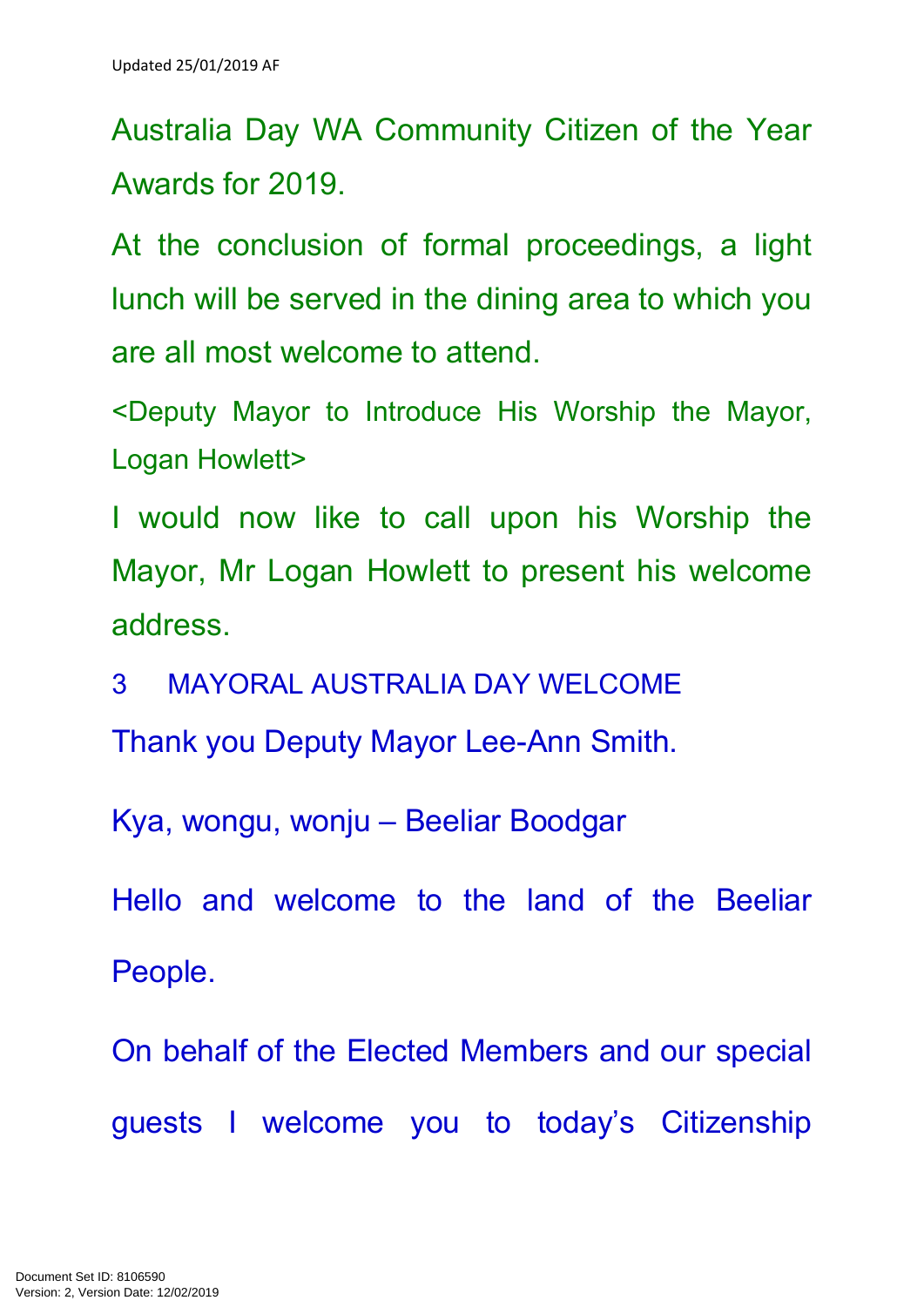Ceremony noting that this year we celebrate the 70th anniversary of the introduction of Australian citizenship into law.

Australia Day 2019 will see a record number of people become Australian citizens, with 16,212 individuals, made up of 146 nationalities, scheduled to attend one of the 365 ceremonies being held across the country.

All Australians are encouraged to participate in community activities that celebrate our national day and to share this special day with family and friends.

Don't forget to use the hashtag #AustralianCitizenship or #AusCitz70.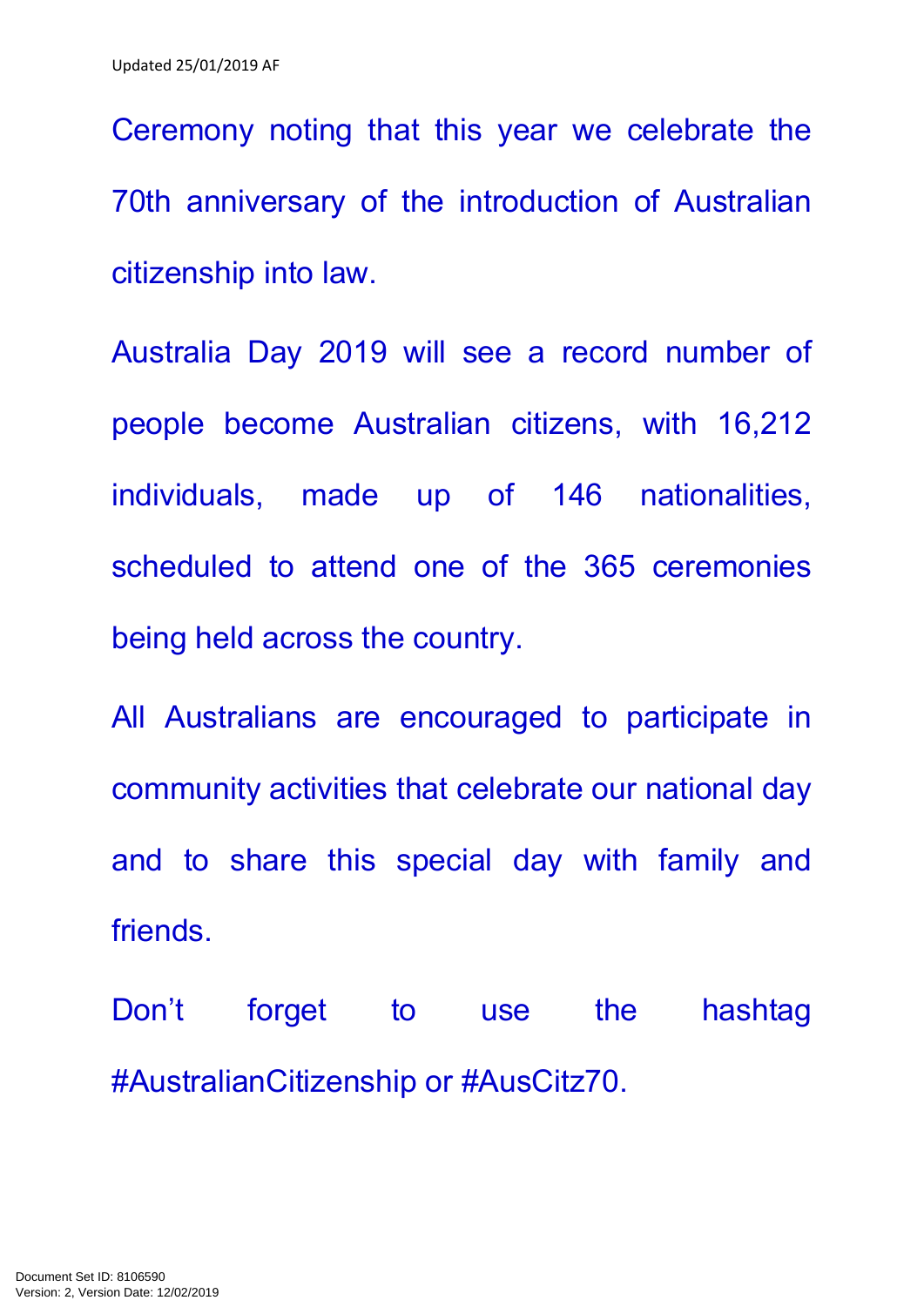I thank your family and friends for being here today to celebrate the occasion on which you become Australian citizens. For many of you it has been an amazing journey and a time to reflect on what has occurred since your arrival in Australia and to realise your dreams and aspirations as you continue to plan your life going forward.

I also welcome other members of our community who have been nominated for the Australia Day WA Community Citizen of the Year Awards for 2019. Those Awards will be announced following today's Citizenship Ceremony.

I also thank Marie Taylor for her meaningful Welcome to Country knowing the dream time stories you share with all of us brings us all closer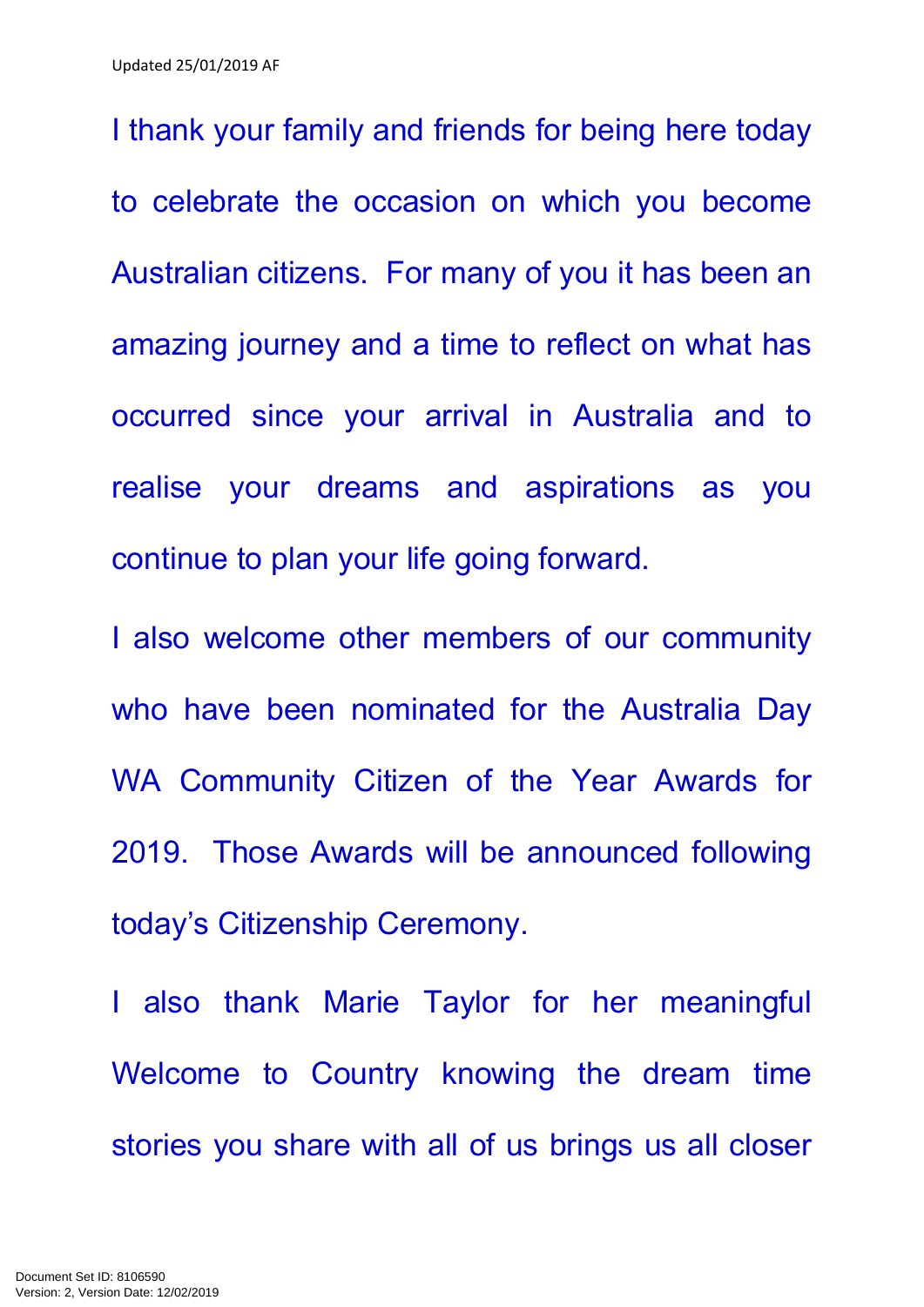to Mother Earth and all it has to offer provided we respect it beauty, its strength and importance to our lives going forward.

Marie also delivered the 'Welcome to Country' at the City's Coogee Beach Festival earlier today where thousands of people have gathered to enjoy the atmosphere with family and friends.

Thank you once again Marie for being present today and for all the good work you do in Cockburn and the wider community.

I also thank David Pigram for entertaining us leading up to today's citizenship ceremony.

David is an amazing performer, who together with his family inspire all who hear their performances. Thank you David.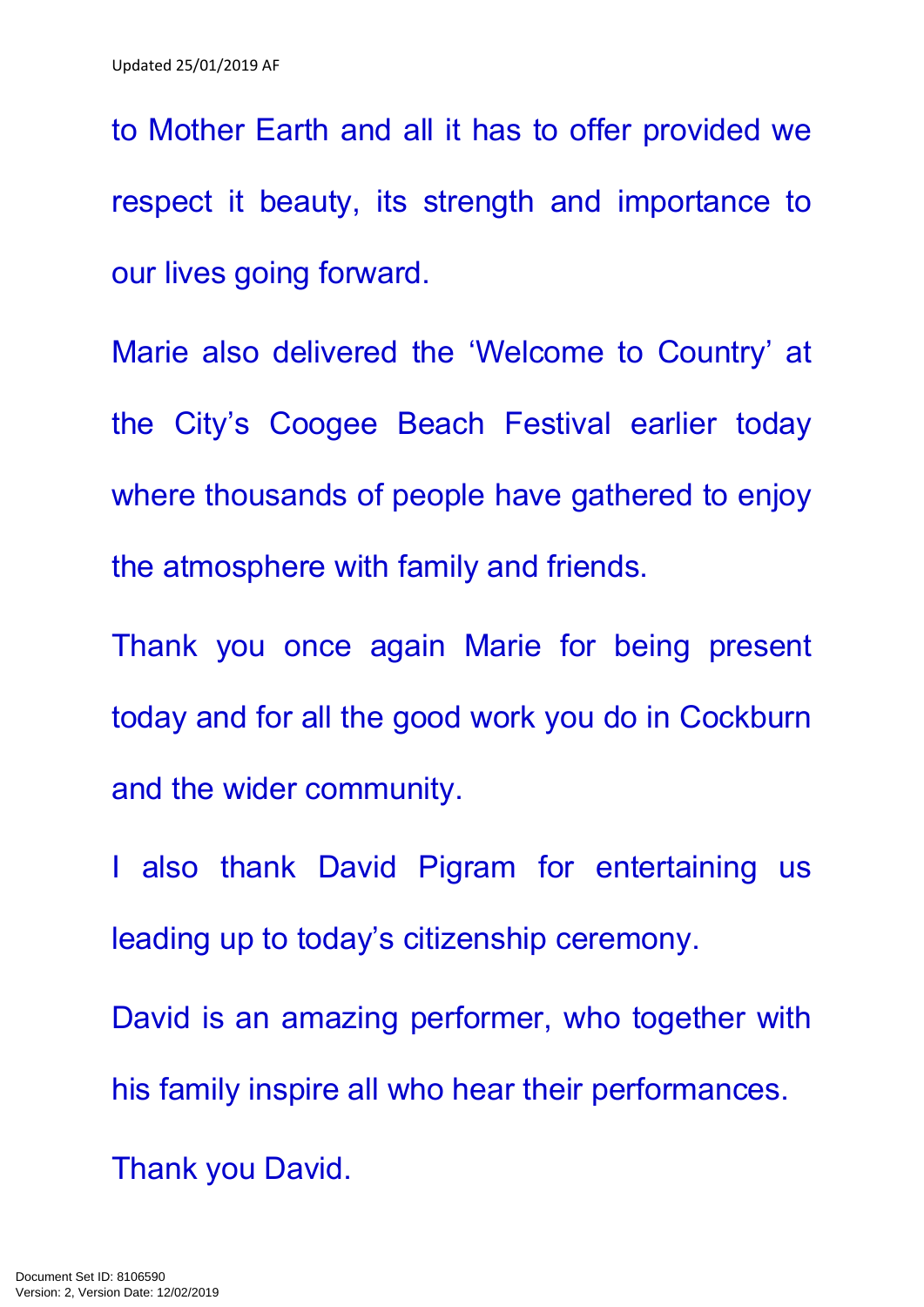I acknowledge the Whadjup People of the Nyungar Nation who are the traditional custodians of the land on which we meet today. I pay respect to their Elders both past and present and extend that respect to other Indigenous Australians present today.

The City of Cockburn has had a Reconciliation Action Plan (RAP) since 2011.

As part of our Reconciliation Action Plan we focus on Respect for the local Nyungar people and for an understanding of the culture and history of the broader Aboriginal and Torres Strait Islander communities.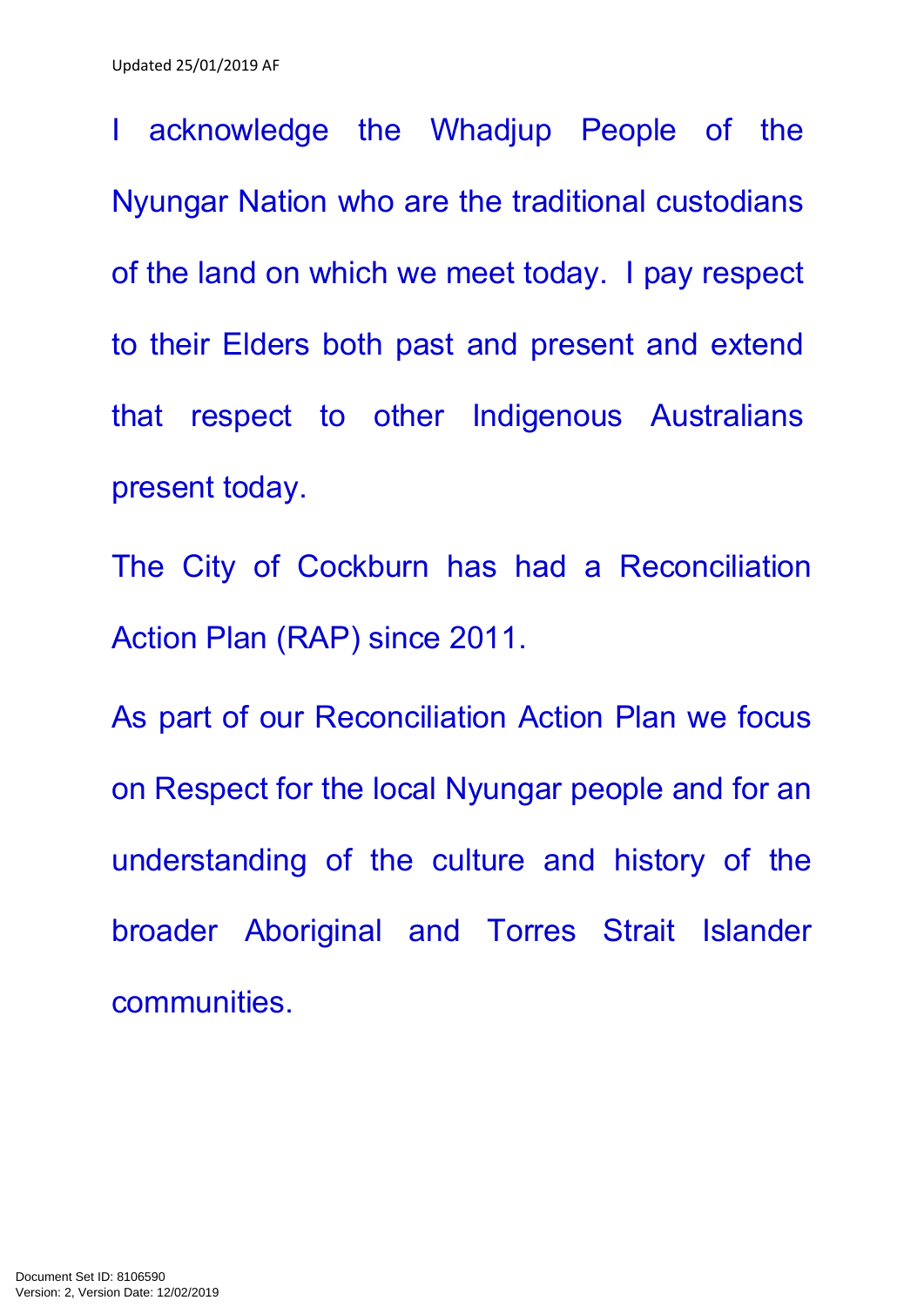Today, Australia Day, we acknowledge that some people have mixed feelings about celebrating this day.

January 26th has different meanings for people – for some it is a day of celebrating being Australian, for Aboriginal and Torres Strait Islanders it can be a painful reminder of the day that European people arrived on this land and began the process of colonisation and the resulting negative impact on their culture, language, family and community.

The National Australia Day Council has stated that our national day can be a time where we 'celebrate and mourn at the same time and we can honour all that is great about Australia and being Australian, remember the sufferings and our shortcomings;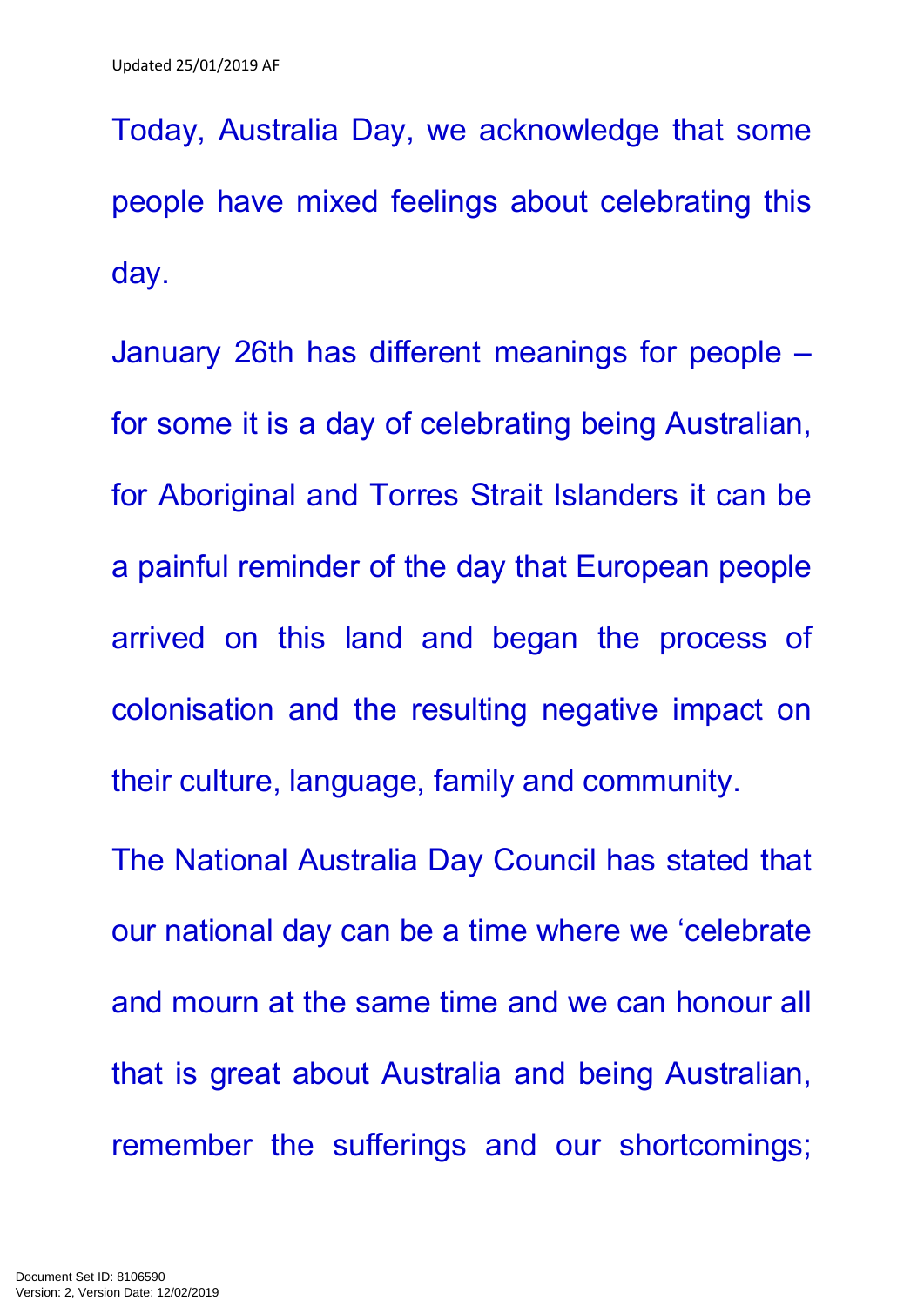and commit to build a more cohesive and inclusive nation'.

The City of Cockburn also commits to this on this day.

I acknowledge the presence of:

- Mr Josh Wilson MP, Federal Member for Fremantle;
- The Honourable Peter Tinley AM, MLA Member for Willagee; and Minister for Housing; Veterans Issues; Youth; Asian Engagement;
- Nyungar Elder, Marie Taylor;
- Mr Troy Webb, Department of Home Affairs;
- Deputy Mayor Lee Anne Smith, OAM; and her guest, Tracey Lewis-Price
- Councillor Philip Eva JP and his wife Michele
- My wife, Patricia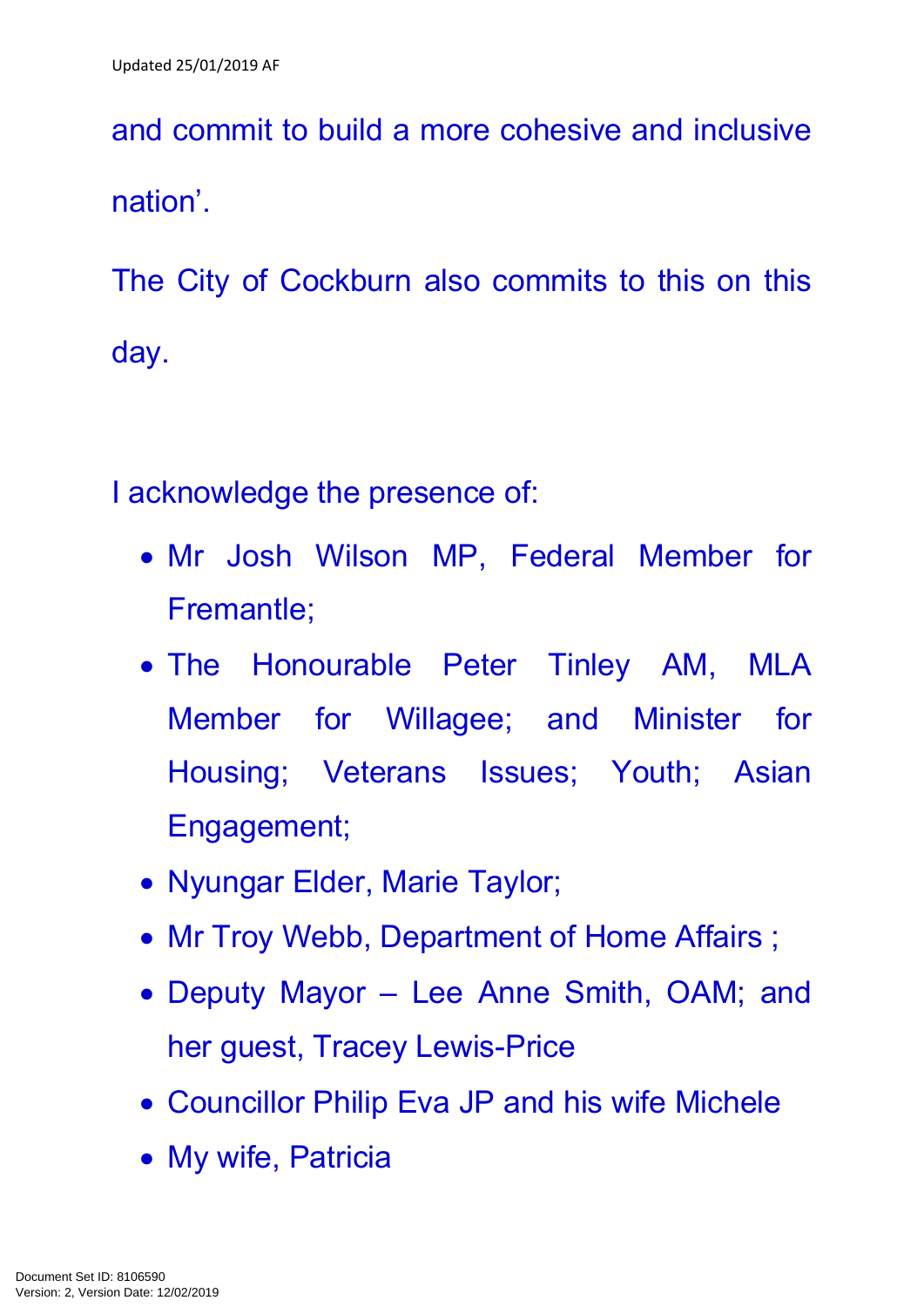- City of Cockburn CEO, Stephen Cain;
- Ron Bradfield, Reconciliation & Cultural Projects Officer who will be available to provide information on the City's Aboriginal Reference Group; Reconciliation Action Plan, NAIDOC Week, Reconciliation Week, & other activities conducted throughout the year;
- Valerie Anderton, Wayne Pickersgill and Ann Stedul, Australian Electoral Commission.

And the City of Cockburn staff that have coordinated today's ceremony – Ray Dorey, Phil Baker, Ann Fitzpatrick, Vanda Bacich and Melody Waerea.

Would you please join me in thanking them. (Applause)

Today 97 new Australian citizens will pledge their commitment to our country.

They have come from far and wide, representing 34 different countries. They are: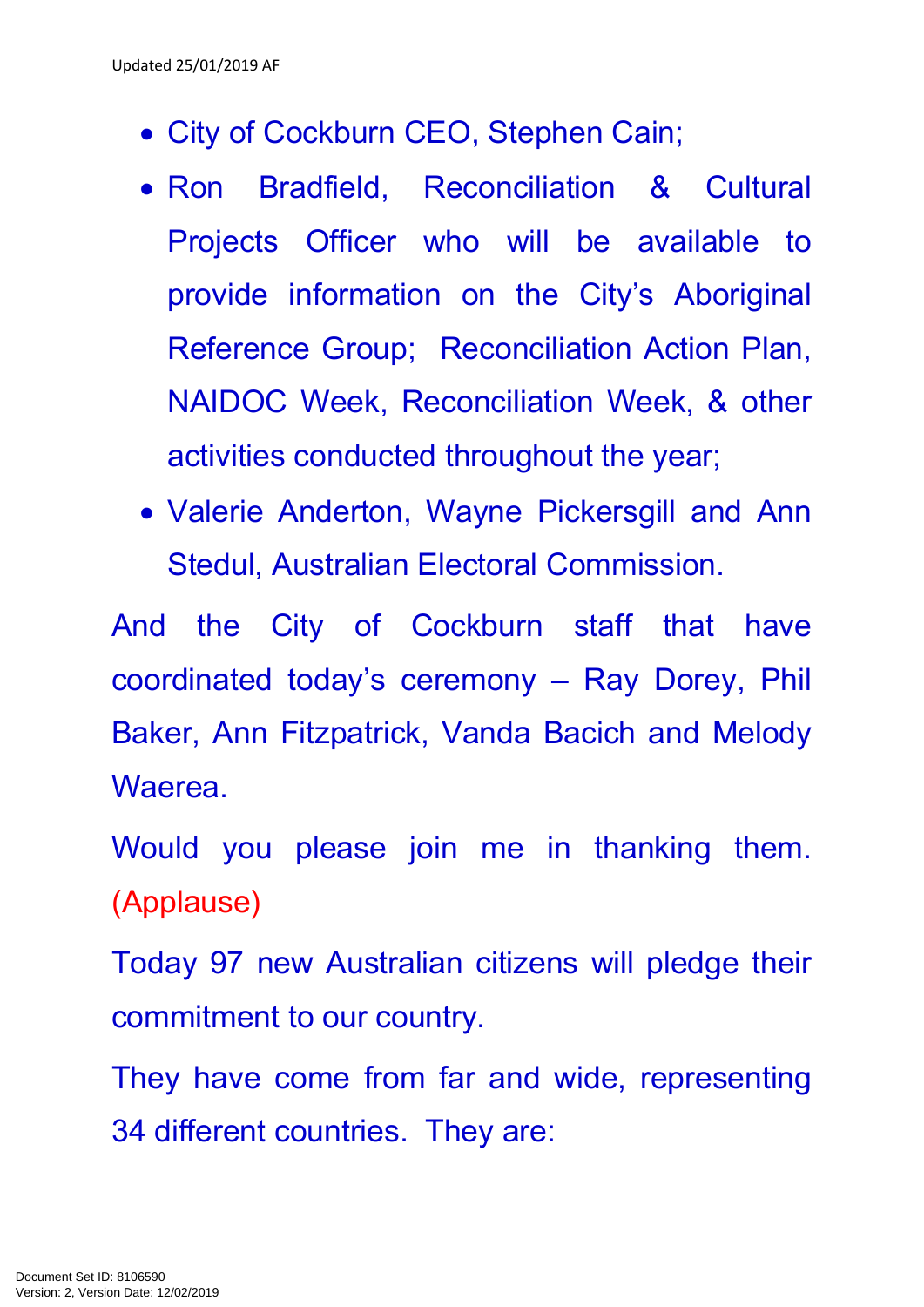| Canada                         | <b>Philippines</b>                                        | India                             | <b>Indonesia</b>                  | <b>New</b><br><b>Zealand</b>    |
|--------------------------------|-----------------------------------------------------------|-----------------------------------|-----------------------------------|---------------------------------|
| Croatia                        | <b>Bangladesh</b>                                         | China                             | <b>France</b>                     | <b>United</b><br><b>Kingdom</b> |
| <b>Ireland</b>                 | Germany                                                   | <b>Chile</b>                      | <b>I</b> ran                      | Cape<br>Verde                   |
| Poland                         | <b>Trinidad</b><br>$\boldsymbol{\alpha}$<br><b>Tobago</b> | <b>Thailand</b>                   | Kenya                             | <b>Vietnam</b>                  |
| <b>Ukraine</b>                 | Taiwan                                                    | <b>Northern</b><br><b>Ireland</b> | <b>Mexico</b>                     | <b>Malawi</b>                   |
| <b>Russia</b>                  | <b>Estonia</b>                                            | <b>South</b><br><b>Africa</b>     | <b>Czechoslav</b><br>akia         | <b>Scotland</b>                 |
| <b>United</b><br><b>States</b> | <b>Brazil</b>                                             | <b>Korea</b>                      | <b>Northern</b><br><b>Ireland</b> |                                 |

I'm delighted that you have chosen to join the wonderful Cockburn community. It makes it all the more special that your citizenship ceremony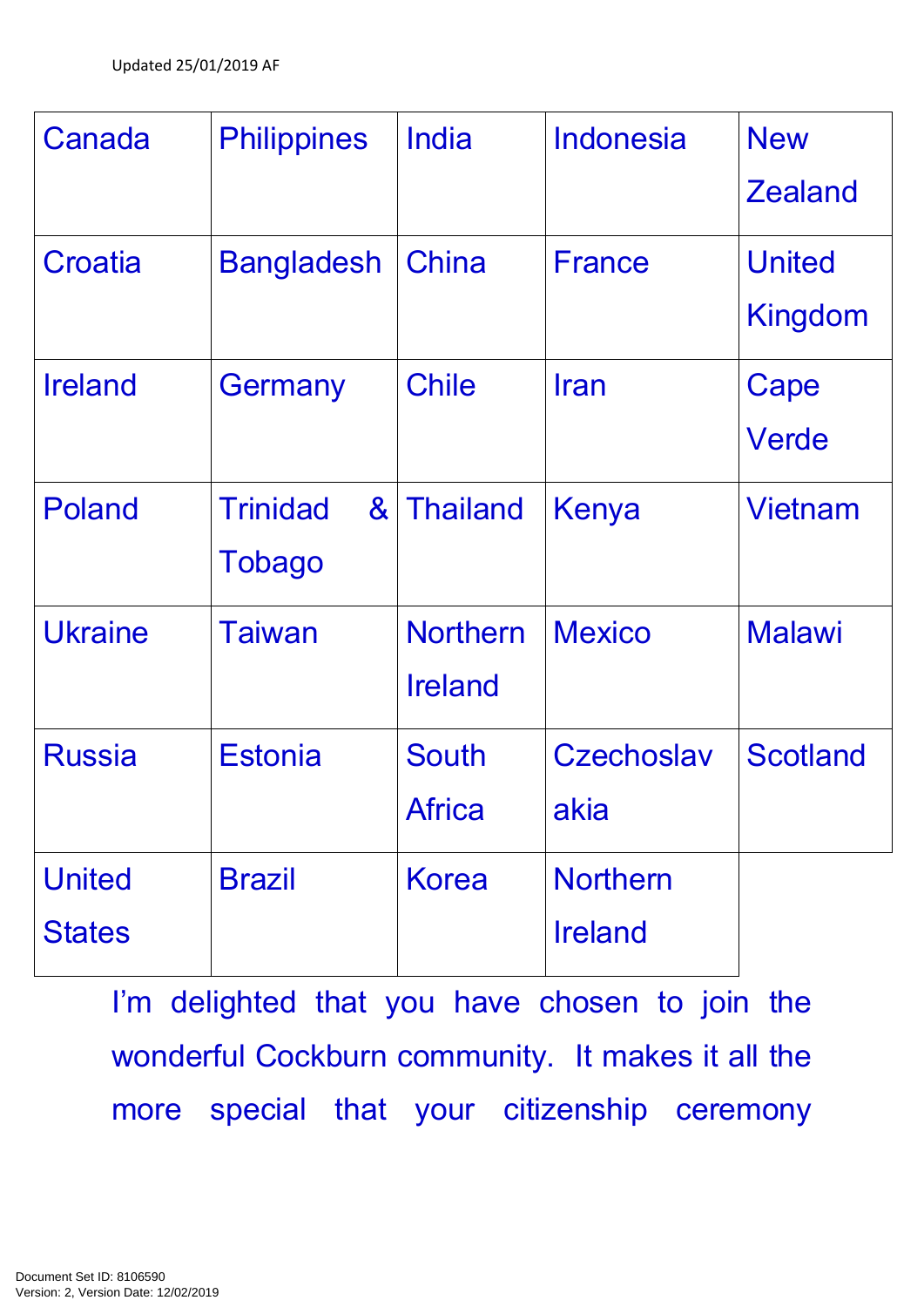happens on Australia Day and the 70th anniversary of Australian Citizenship.

Congratulations on your decision to become Australian citizens and thank you for choosing Cockburn as your place to live and, in some cases, to work.

For all the existing Australians present today, you will have the opportunity to affirm your loyalty to Australia and its people when we host an Australian citizenship affirmation ceremony a little later in the program.

The affirmation is based on the pledge the new citizens will make and it is increasingly becoming an integral part of Australia Day celebrations for Australians new and old.

I encourage you to participate and reflect on what it means to be an Australian citizen.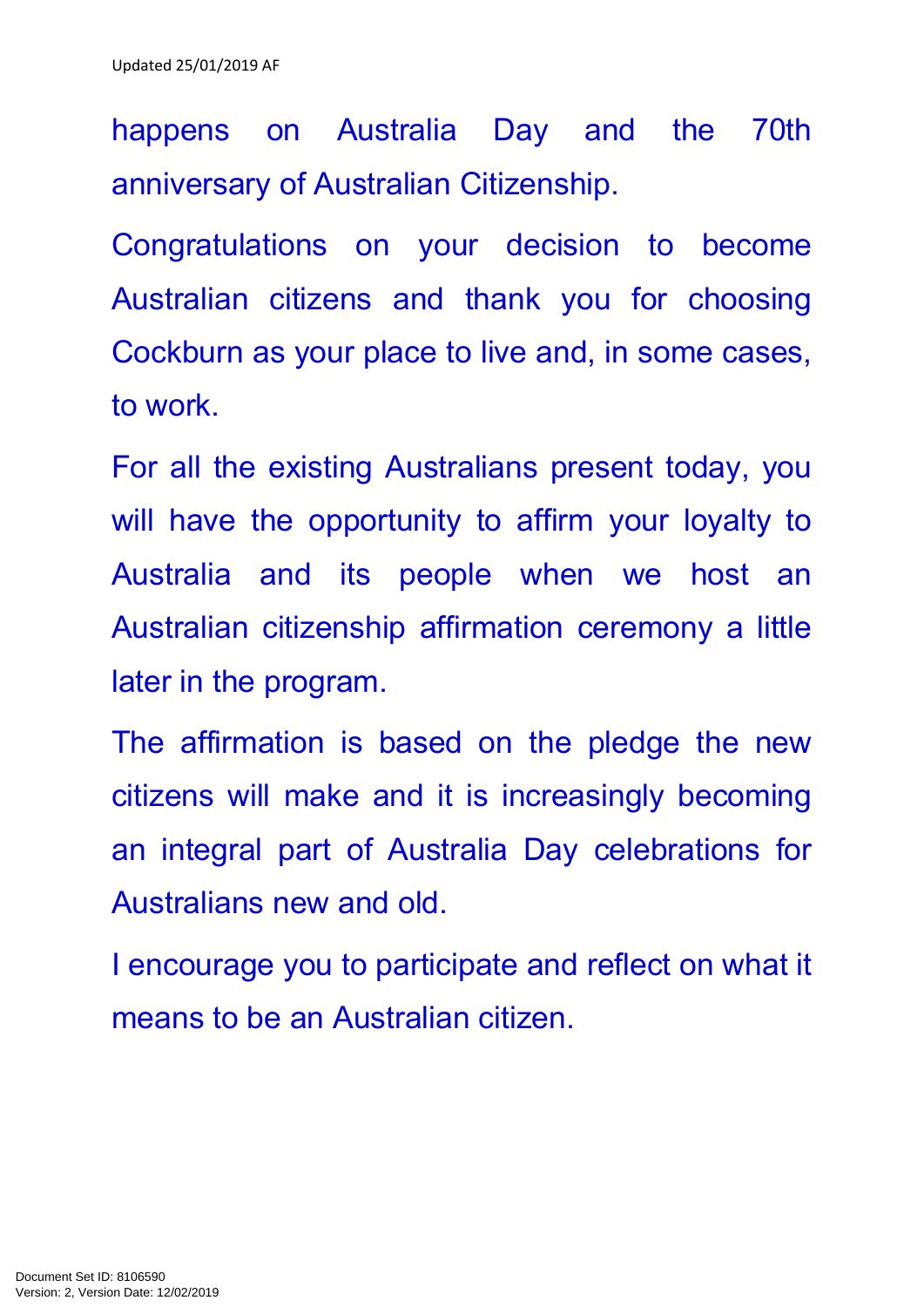To today's new citizens – we welcome you; we offer you a share in Australia's bright future; and we thank you for choosing to call Australia home.

Welcoming you to your new status as Australian citizens is a great privilege for me as Mayor and for our special guests in attendance today.

4 MAYOR INTRODUCES TROY WEBB

On behalf of the Minister for Immigration, Citizenship and Multicultural Affairs, the Honourable David Coleman MP, I invite Mr Troy Webb from the Department of Home Affairs to read the following message from the Minister to you: - <TROY WEBB READS THE FOLLOWING MESSAGE>

Today, you become an Australian citizen.

We are immensely proud of what we have achieved as a nation, and we welcome you in joining us.

Our history and culture has been forged over thousands of years, first through Aboriginal and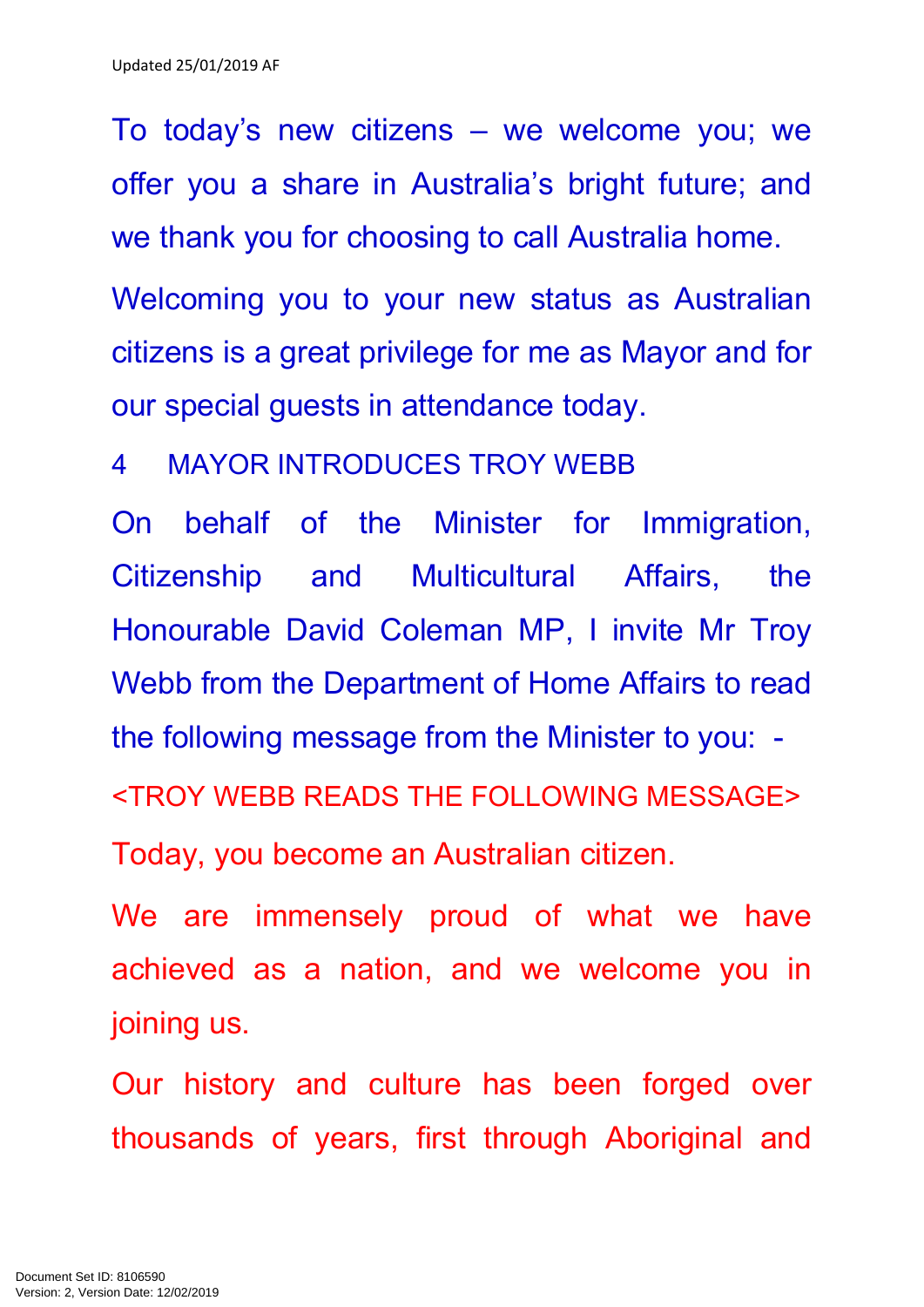Torres Strait Islander people and more recently with people from all corners of the earth.

Australia has succeeded as a nation by embracing – and defending – our national values. We believe in freedom, in the rule of law, in democracy. We believe that all people are equal, regardless of their cultural background, gender, race or religion.

We are a resilient nation. We have overcome world wars, depression, drought and flood. We stand with other strong democracies in helping to defend and protect hard fought freedoms.

By committing yourself to Australia today, you have chosen to embrace our nation and its values. Like so many millions of people throughout our history, you have decided to take on the rights – and responsibilities – of Australian citizenship.

On behalf of the Australian Government, I congratulate you on reaching this very special day.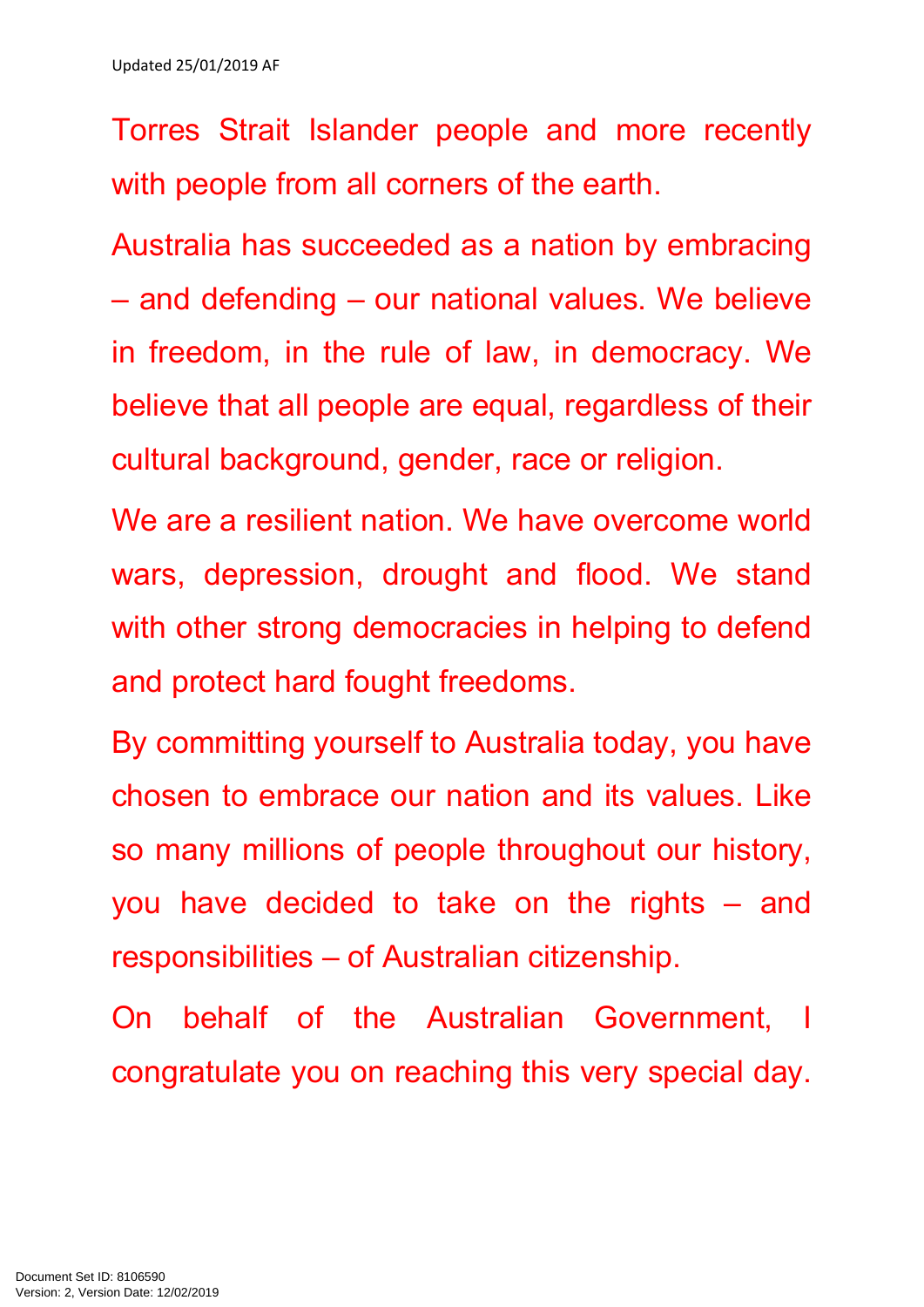It's now your responsibility to join all of us in building an even stronger nation.

DAVID COLEMAN –

<MAYOR THANKS TROY WEBB>

Again that was a message from the Minister for Immigration, Citizenship and Multicultural Affairs, the Honourable David Coleman MP.

5 PRESENTATION OF CITIZENSHIP CERTIFICATES BY MAYOR

[LEGAL REQUIREMENTS – AUSTRALIAN CITIZENSHIP CEREMONY]

We now turn to the formal part of the ceremony, which is conducted in accordance with the Australian Citizenship Act 2007.

As part of the legal requirements for today's citizenship ceremony, I will read the Preamble from Schedule 1 of the Australian Citizenship Regulation 2016.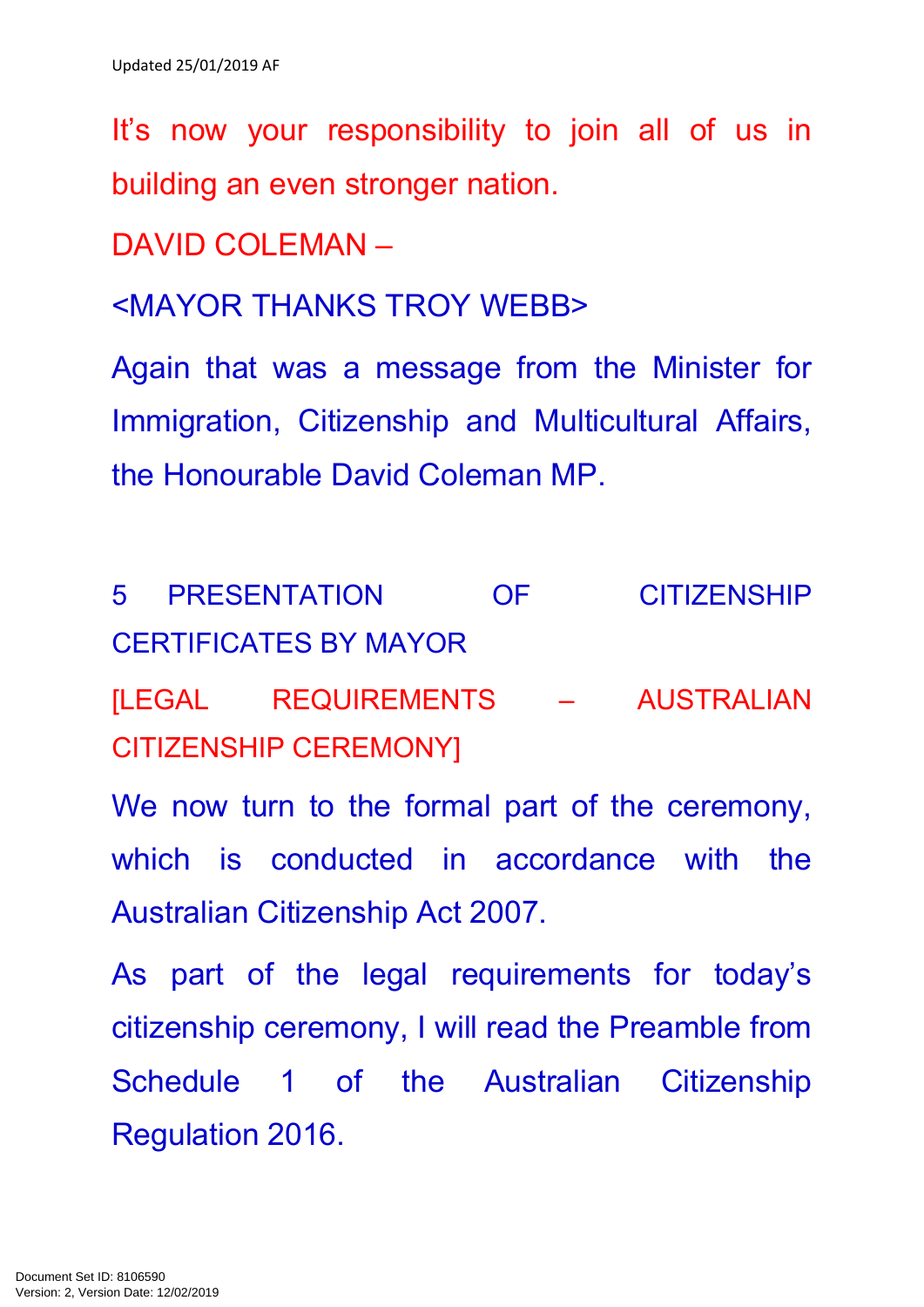[NOTE: THE PREAMBLE MUST BE READ VERBATIM AS REQUIRED BY LEGISLATION]

"Australian citizenship represents full and formal membership of the community of the Commonwealth of Australia, and Australian citizenship is a common bond, involving reciprocal rights and obligations, uniting all Australians, while respecting their diversity.

Persons on whom Australian citizenship is conferred enjoy these rights and undertake to accept these obligations:

- (a) by pledging loyalty to Australia and its people;
- (b) by sharing their democratic beliefs;
- (c) by respecting their rights and liberties; and
- (d) by upholding and obeying the laws of Australia."

I will now call on Mr Deputy Mayor Smith to explain the next phase of today's ceremony.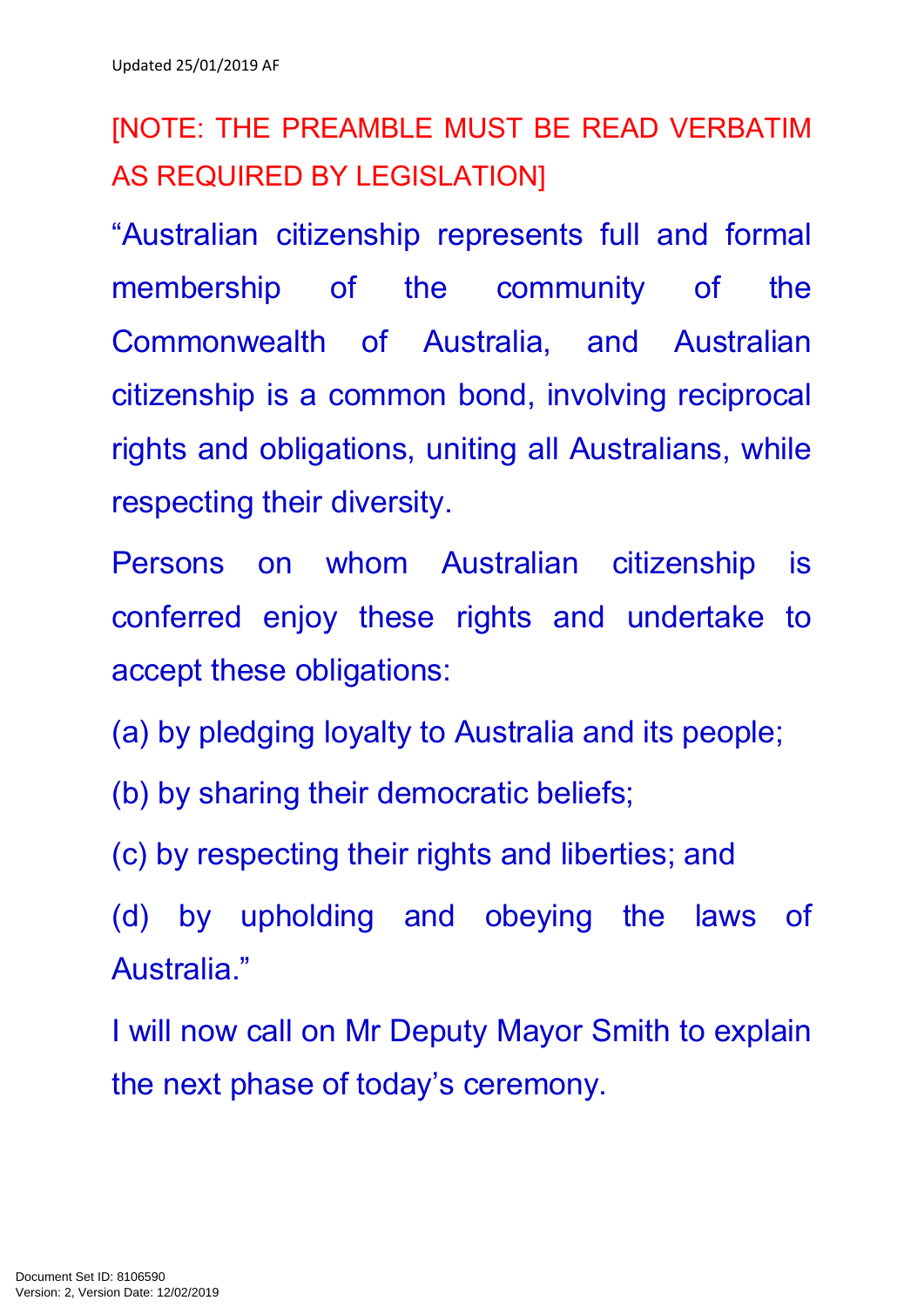#### DEPUTY MAYOR LEE-ANNE SMITH

I will read out your name in the same order that you are seated.

Please come forward and stand in front of this table in the same order as called and face the audience.

If you have children that wish to participate, they may come forward and stand with you.

The Mayor will then ask each of you to say your full name and to repeat the Oath or Affirmation after him. Please speak in a loud voice so that all the guests can hear you.

You will then be presented with an envelope containing your certificate, a commemorative 70<sup>th</sup> anniversary coin from the Department of Home Affairs and a gift from the City.

Please return to your seat and the next group will be called. I would ask that you remain quiet and respectful as each group comes up to make the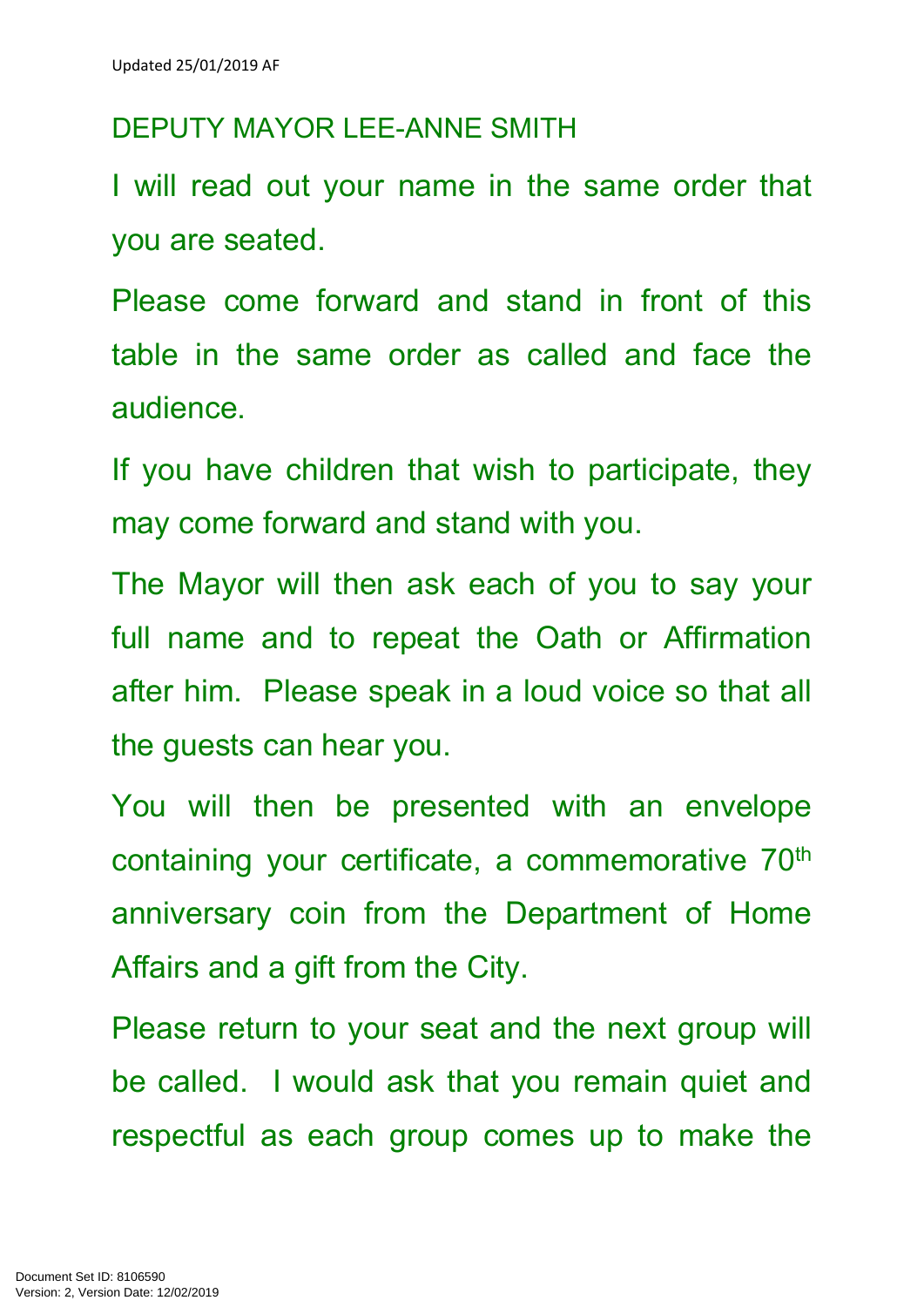pledge. Please feel free to come forward to take photographs and the Mayor will be available after the ceremony in the gallery for photos.

When everyone has made the pledge, the Mayor will ask you to stand and join us in singing the national anthem.

I will now call the first group of candidates to the front of the room to make the pledge. When I call you name please come forward…(call first group)

MAYOR CONFIRMS CITIZENSHIP ON APPLICANTS BY EITHER

PLEDGE No 1 (OATH)

From this time forward, under God,

I pledge my loyalty to Australia and its people,

whose democratic beliefs I share,

whose rights and liberties I respect, and

whose laws I will uphold and obey.

OR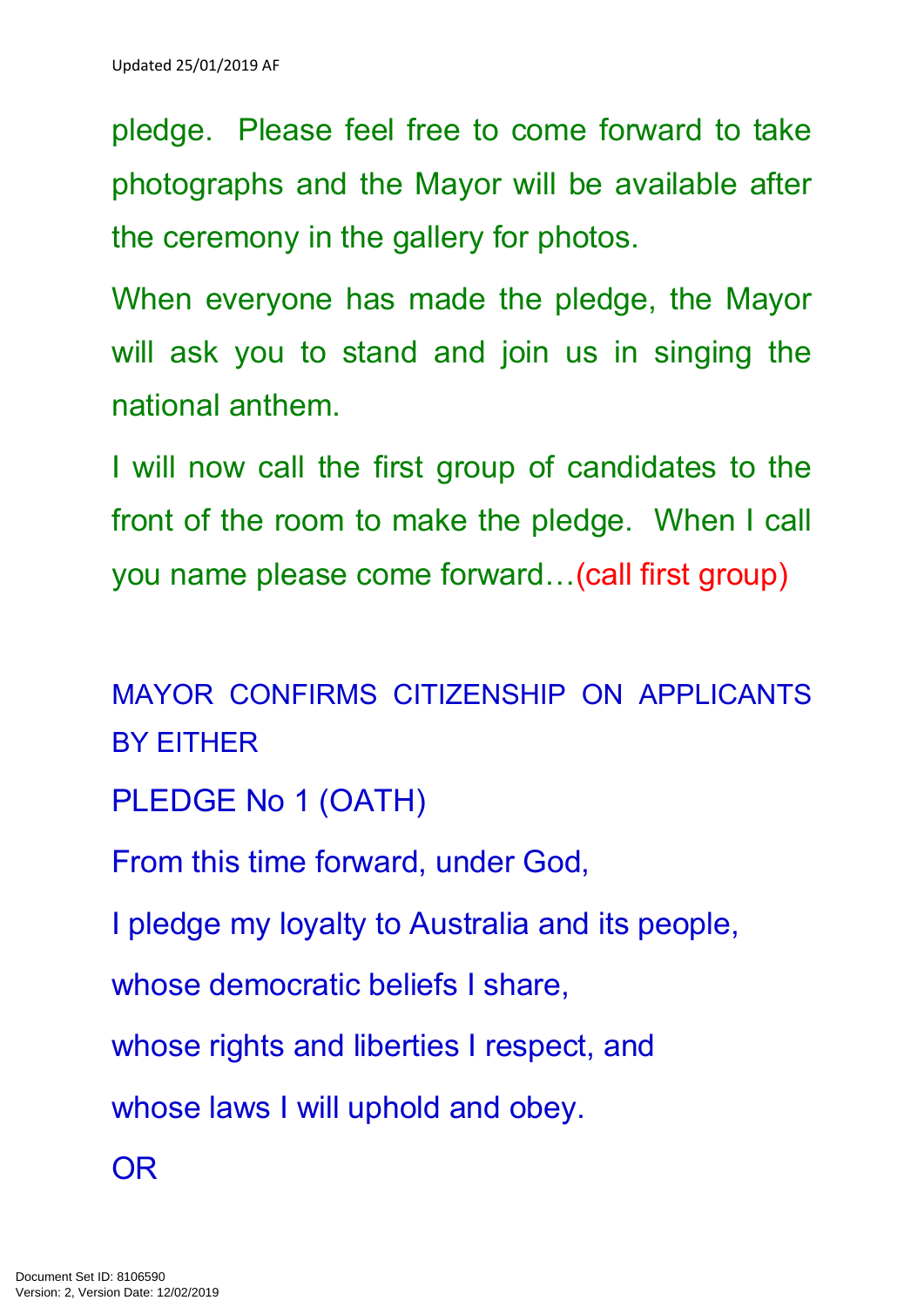## PLEDGE No 2 (AFFIRMATION)

From this time forward,

I pledge my loyalty to Australia and its people,

whose democratic beliefs I share.

whose rights and liberties I respect, and

whose laws I will uphold and obey.

Ladies and Gentlemen,

I welcome you as citizens of Australia, and as citizens you are now fully identified with this country, its people and its governments.

This act of law is now complete and, on behalf of all Australians, and in particular, the citizens of Cockburn, I congratulate you and wish you a happy and successful future as citizens of Australia.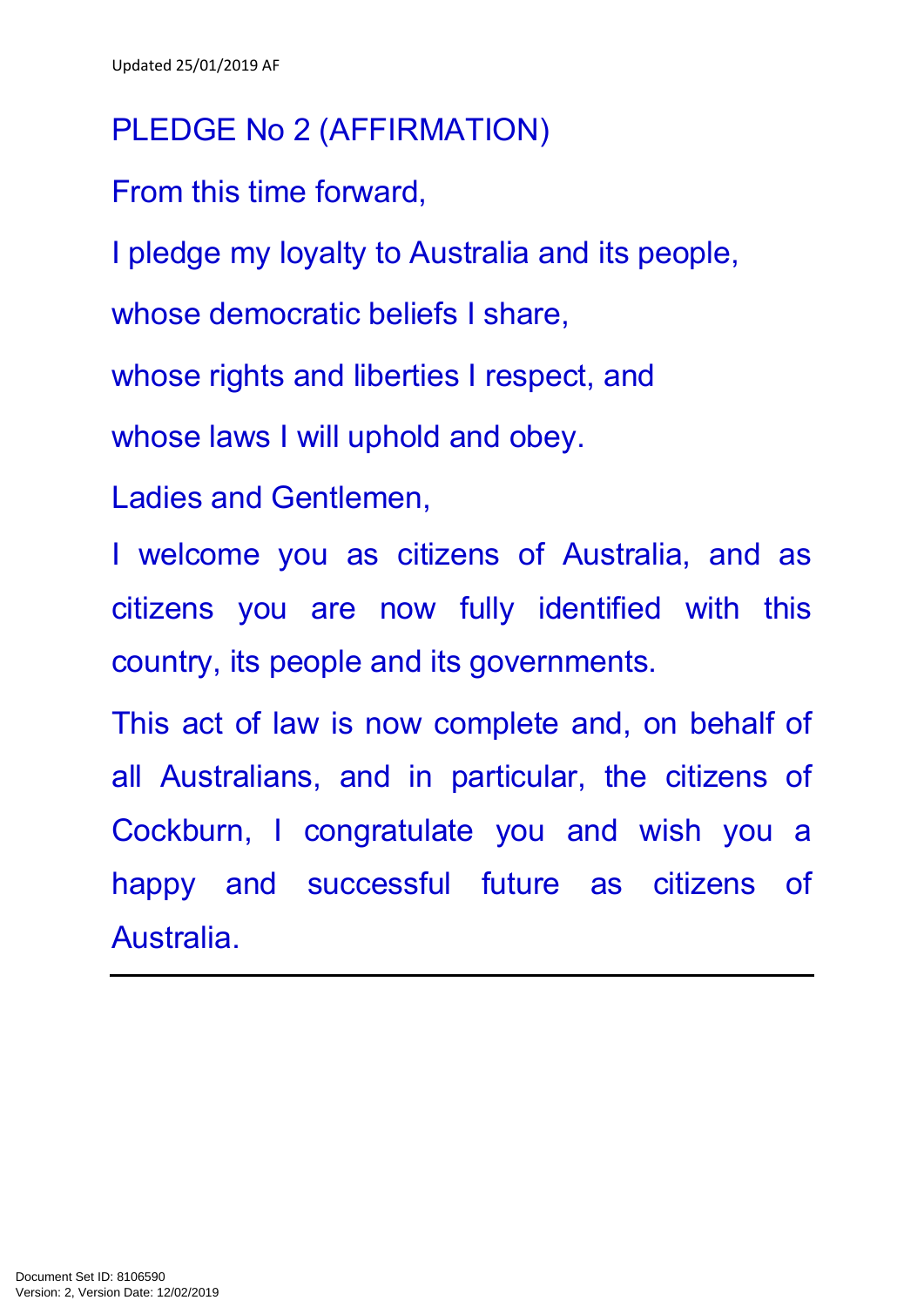# 6 AFFIRMATION BY AUSTRALIAN CITIZENS TO BE CONDUCTED BY THE MAYOR

Now that we have all witnessed Australia's newest citizens make their public pledge of commitment, I would like to invite everyone to participate in an Australian citizenship affirmation ceremony.

The Australian citizenship affirmation was introduced in 1999 and is becoming an integral part of Australia Day celebrations.

The words of the affirmation are based on the pledge we have just witnessed our new citizens make. Participation is voluntary and carries no legal status.

Participating in an affirmation ceremony is a means of expressing our pride in being Australian, and provides an opportunity to affirm our loyalty to Australia and its people.

Everyone is welcome to participate. Non-citizens are invited to join in the affirmation at the second line. The words of the Affirmation for Australian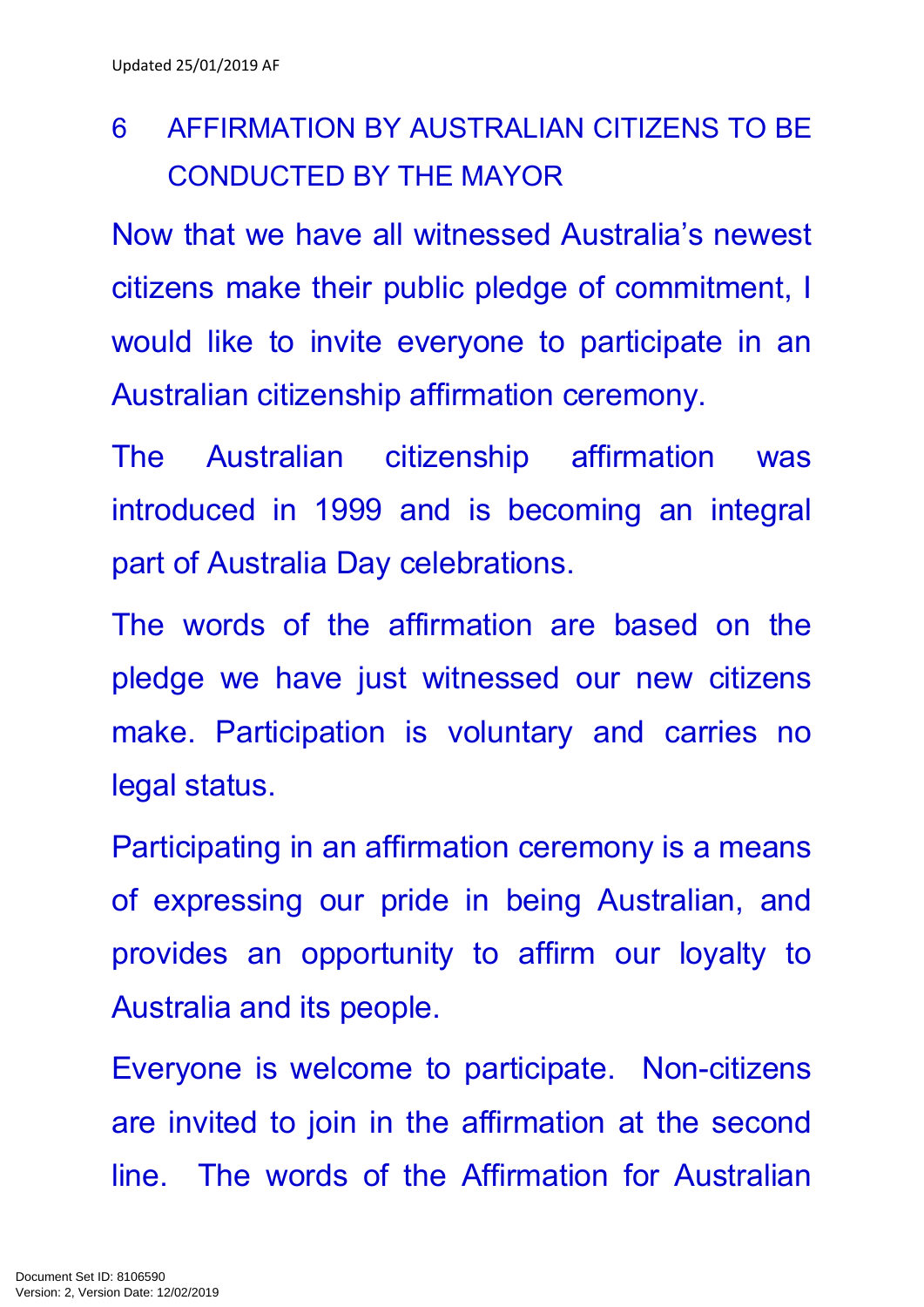citizens have been included on your program for those who wish to participate.

So, if you would like to take part, I invite you to stand now and repeat after me:

AS AN AUSTRALIAN CITIZEN

\*I AFFIRM MY LOYALTY TO AUSTRALIA AND IT'S PEOPLE\*

WHOSE DEMOCRATIC BELIEFS I SHARE

WHOSE RIGHTS AND LIBERTIES I RESPECT

AND WHOSE LAWS I WILL UPHOLD AND OBEY

AFTER EVERYONE HAS MADE PLEDGE

I now ask you all to remain upstanding as we sing the Australian National Anthem.

ANN TO PLAY ANTHEM ON IPAD (EVERYONE SINGS ANTHEM)

<Please be seated.>

<Invite Josh Wilson MP to come forward and say a few words.>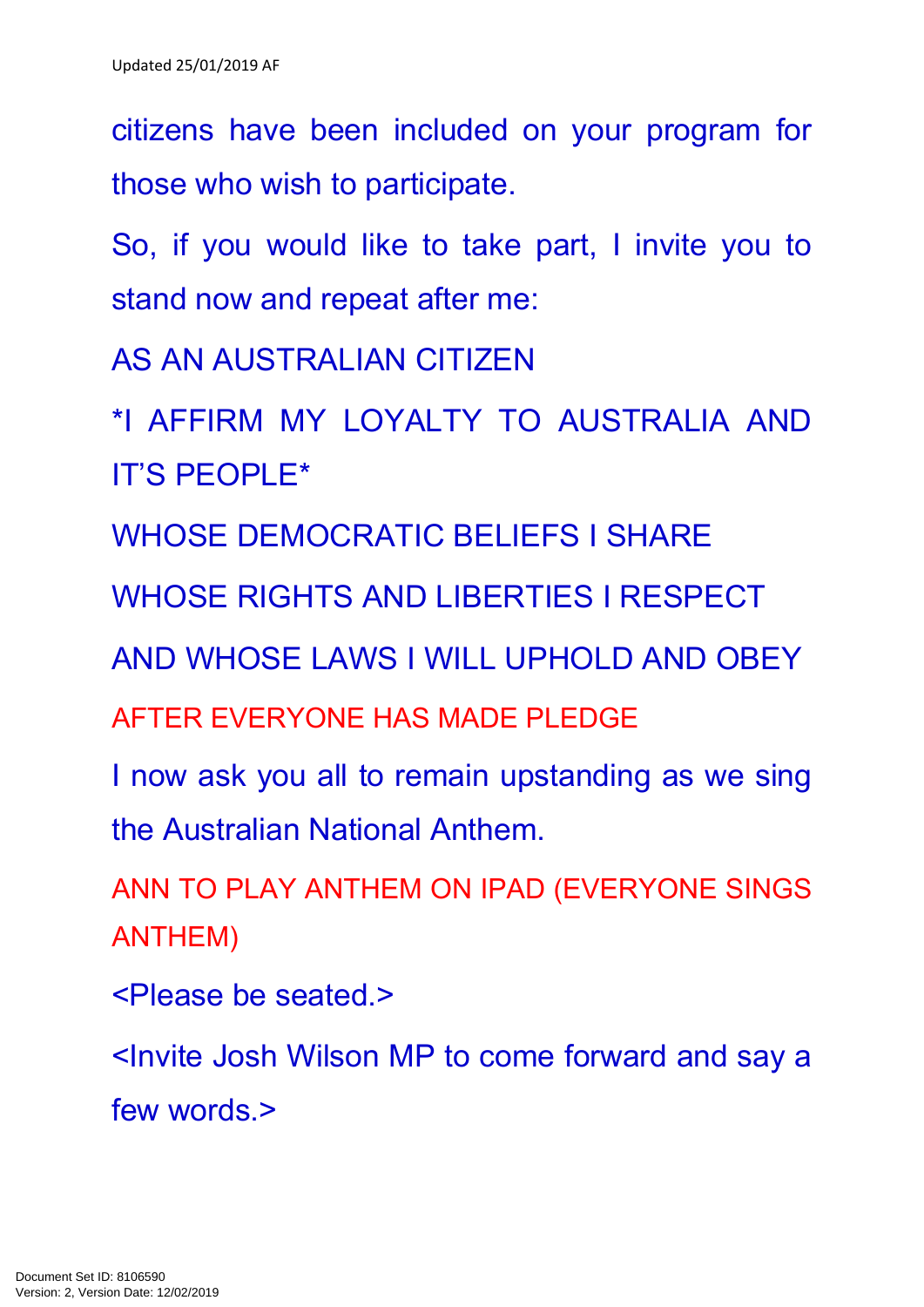# 7 PRESENTATION OF COMMUNITY CITIZEN OF THE YEAR AWARDS FOR 2019

Today, councils throughout Australia will present the Community Citizen of the Year Awards for 2019 to local citizens in recognition of active citizenship and outstanding contribution to the community.

These local government based awards are a means of recognising the individuals and groups that make a difference to our local community through their inspiring actions and dedicated service. The recognition of these people, who reflect positive Australian characteristics, is integral to fostering community pride and an important thread in the fabric of the Australian story, and particularly our local one, here in Cockburn.

There are four categories in the Awards -

Community Citizen of the Year

Community Citizen of the Year – Youth (under 25 years of age)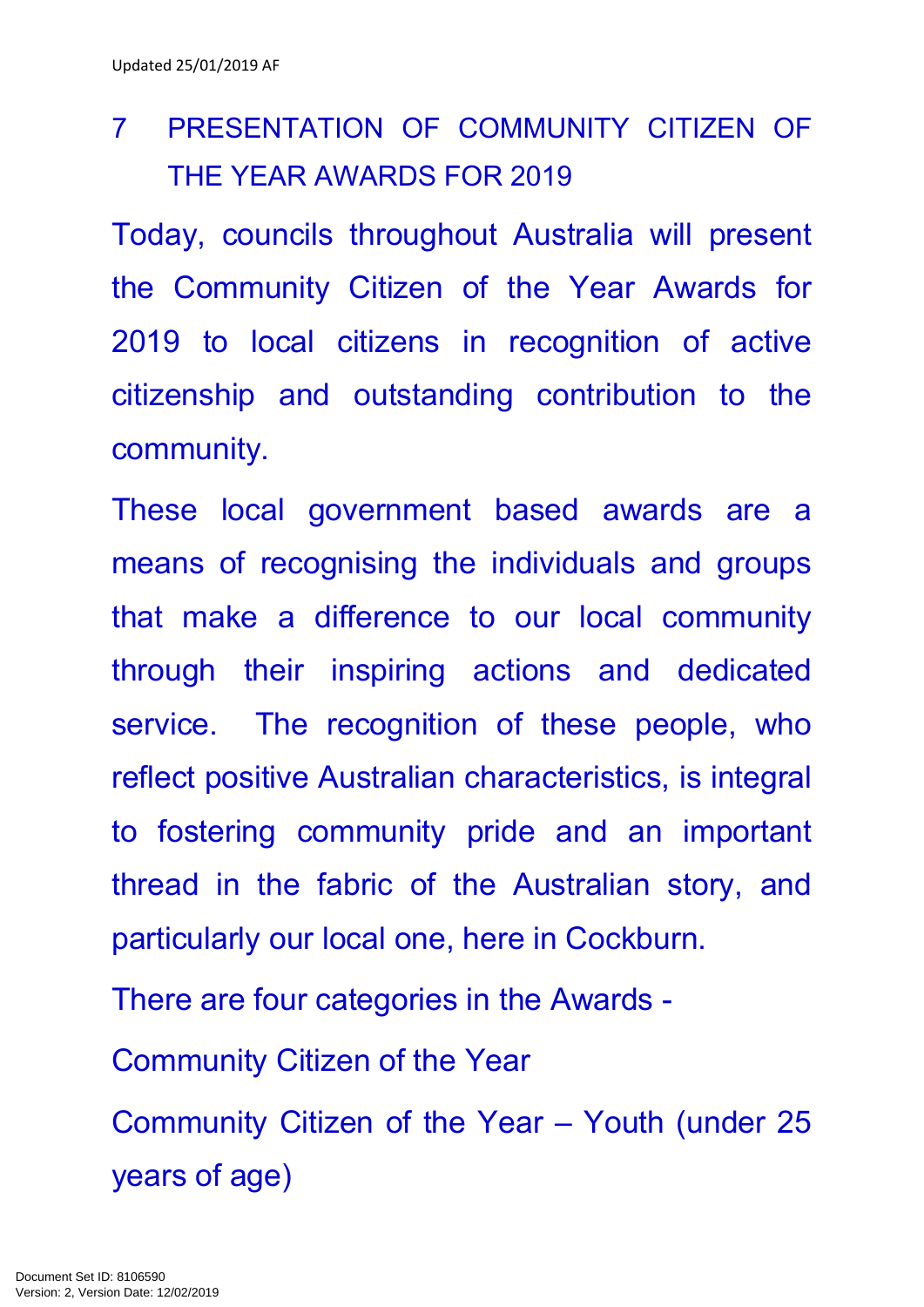Community Citizen of the Year – Senior (over 65 years of age); and Active Citizenship – Group or Event

Today's Community Citizen of the Year awardees have brought about positive change. They have demonstrated leadership, initiative and active citizenship, which has significantly contributed to the value of community life in the City of Cockburn.

It is my privilege to announce the awardee in the category of Community Citizen of the Year Award for 2019:

CHRISTINE DUCKHAM

<Ask Christine to come forward>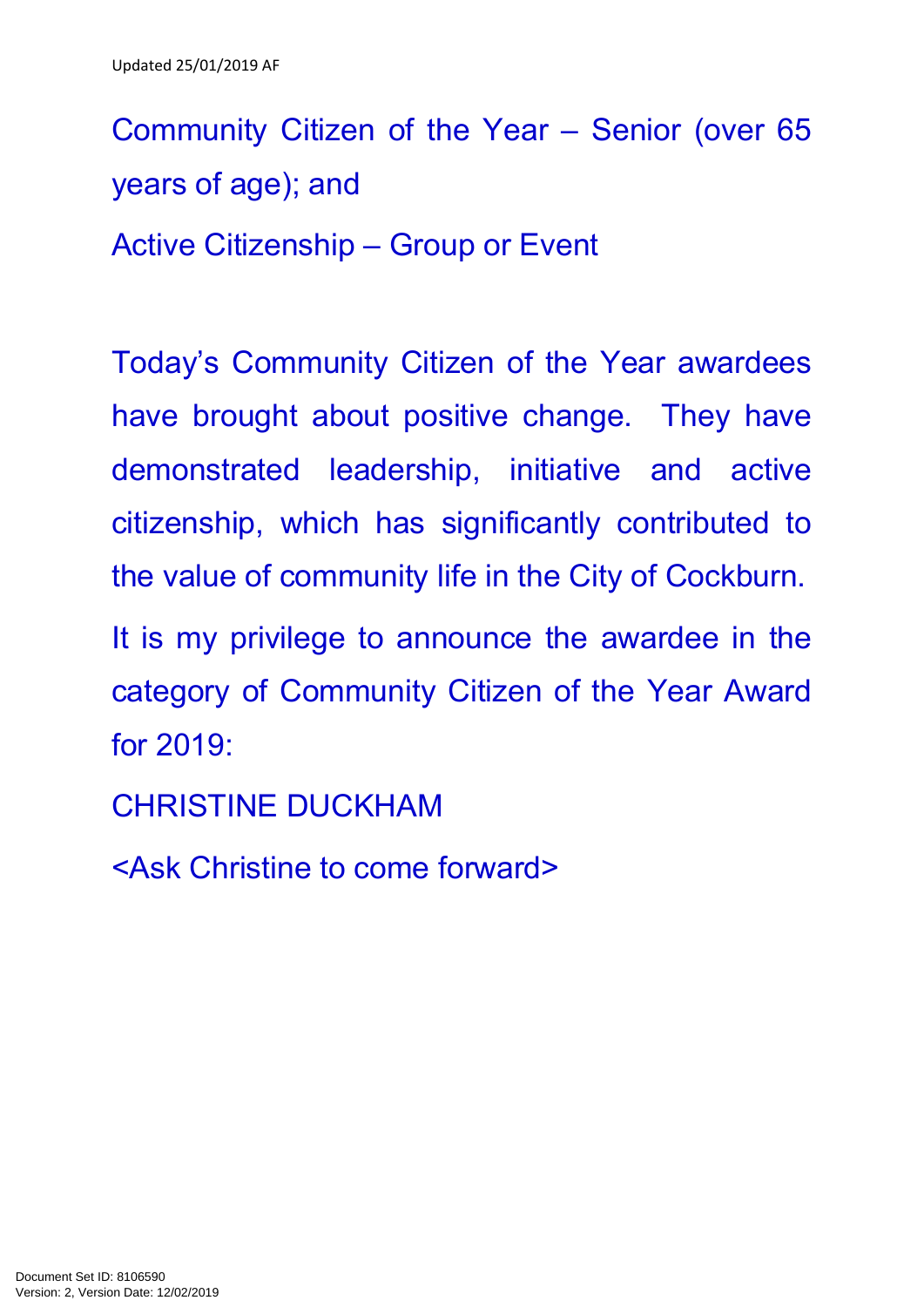Christine has worked tirelessly on many projects, however I would like to commend her for all her efforts on establishing the Hamilton Hill Hub, the first community run community centre in the City of Cockburn. Christine has created a place where community can come together to learn, celebrate and form new friendships. The Hub had its official opening in November last year and has been in operation for about 6 months. The workshops and classes the Hub offers are well attended. Christine volunteers hours of her time to ensure the Hub operates seamlessly, is clean and well organised and on top of that Christine makes everyone feel welcome. She has planted flowers and shrubs and arranged signage. Christine has done an incredible job and our community is benefitting greatly as a result.

It is my great pleasure to now present Christine with the Community Citizen of the Year Award for 2019.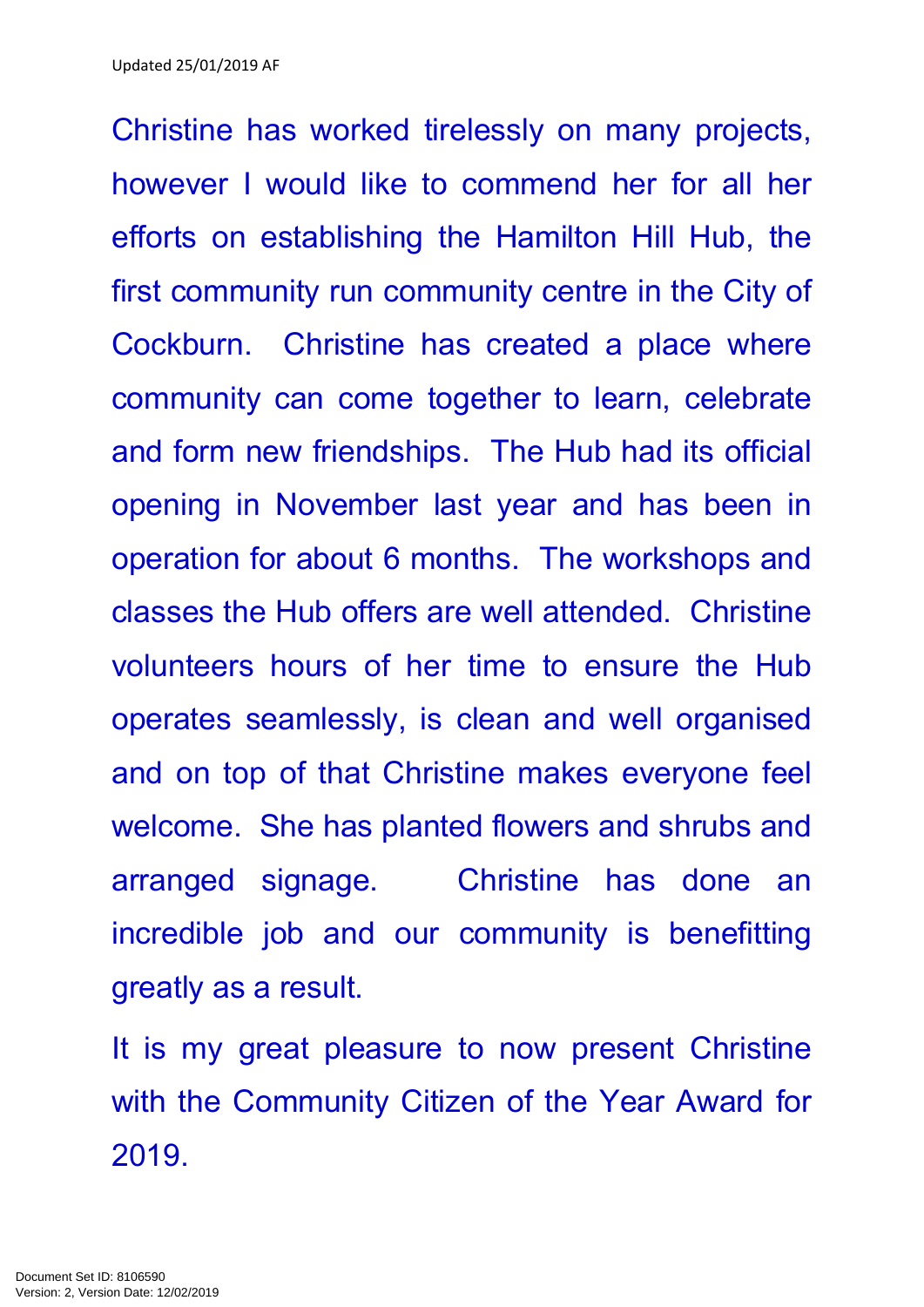<Congratulate Christine and ask if she wishes to say a few words before returning to her seat>

It is my privilege to announce the awardee of the Community Citizen of the Year Award - Youth for 2019:

ELIZA BLIGHT

<Ask Eliza to come forward>

Eliza is an outstanding young citizen and shares her passion for the community of Cockburn where she studies and lives, particularly through the Cockburn Youth Advisory Collective, Lakeland Senior High School and her extensive volunteer work in the community. Eliza has fundraised for Native ARC, a local non-profit organisation that provides medical care and rehabilitation services for hundreds of injured, sick or orphaned native wildlife each year. She also helps organise local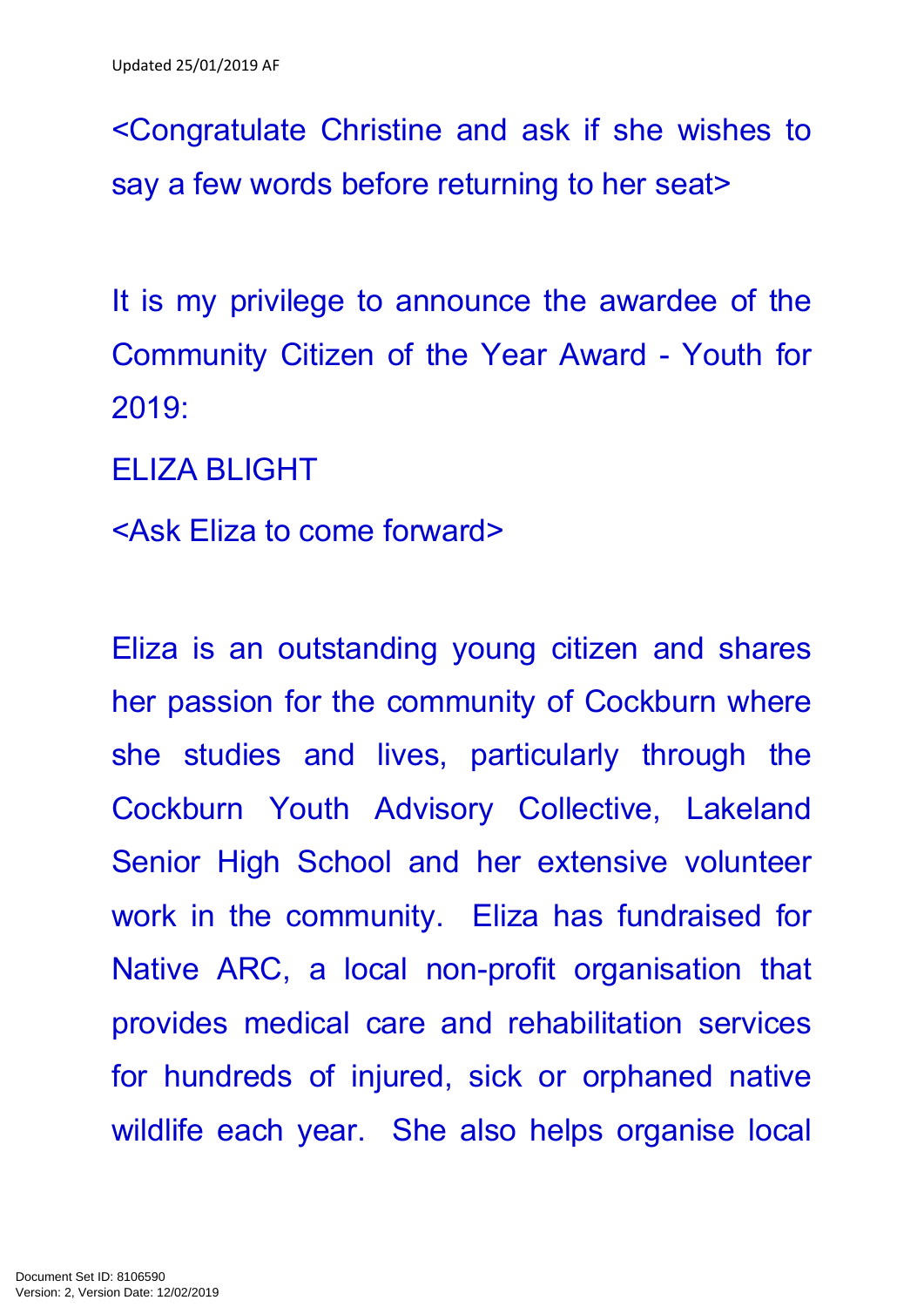youth events including Battle of the Bands, FROSH Festival and the Youth ANZAC Parade and Service. Since joining the Cockburn Youth Advisory Collective a year ago, she has been an energetic and decisive member in developing this volunteer group of young people aged 12-24 years who live, work or study in the City of Cockburn.

She has turned her awareness of the challenges young people face into opportunities and is sharing her volunteering passion with the community. Eliza's unique passion and great skills as a leader are inspirational to her peers.

<Congratulate Eliza and ask if she wishes to say a few words before returning to her seat>

It is my privilege to announce the awardee of the Community Citizen of the Year Award - Senior for 2019:

### GEOFF WEBB

<Ask Geoff to come forward>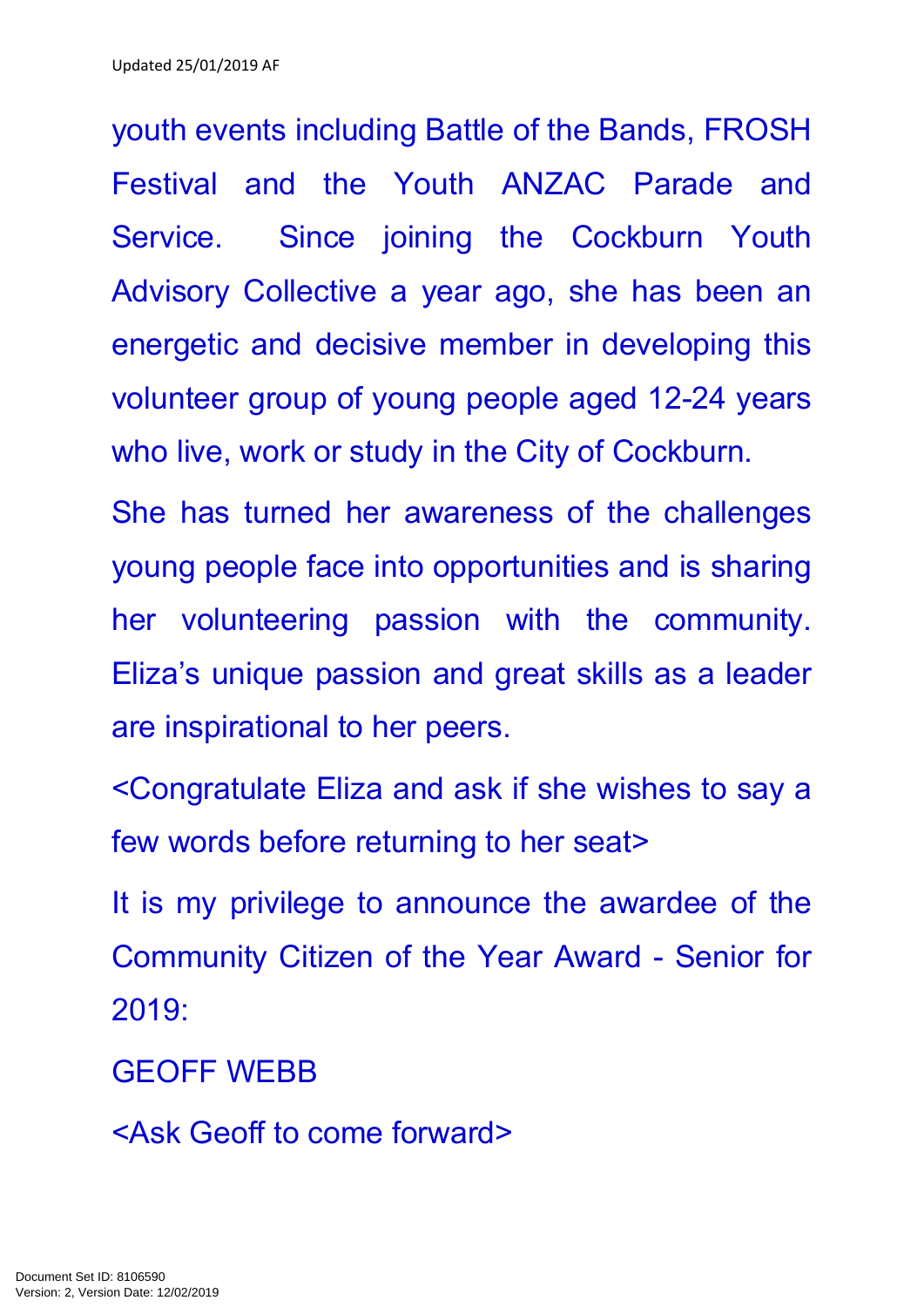Geoff has been instrumental in the realisation of the Cockburn Community Men's Shed. Geoff's involvement began on a steering committee in 2011 and the purpose built shed officially opened on 13 June 2018. The planning, designing, financing, building and commissioning of the shed has been a huge task over 7 years in which Geoff has acted as a constant contributor, consultant, communicator and mediator. Geoff has a long history of active citizenship and volunteering in the community. His energy, commitment and tenacity to see the realisation of this project is inspiring. Geoff had many things on his plate over this period but always found the energy to step up when needed. He had a deep commitment to meeting the community's need for a Men's shed and would not allow the many inevitable obstacles of such projects deter the realisation of this vision. Filling the need for his was his sole motivation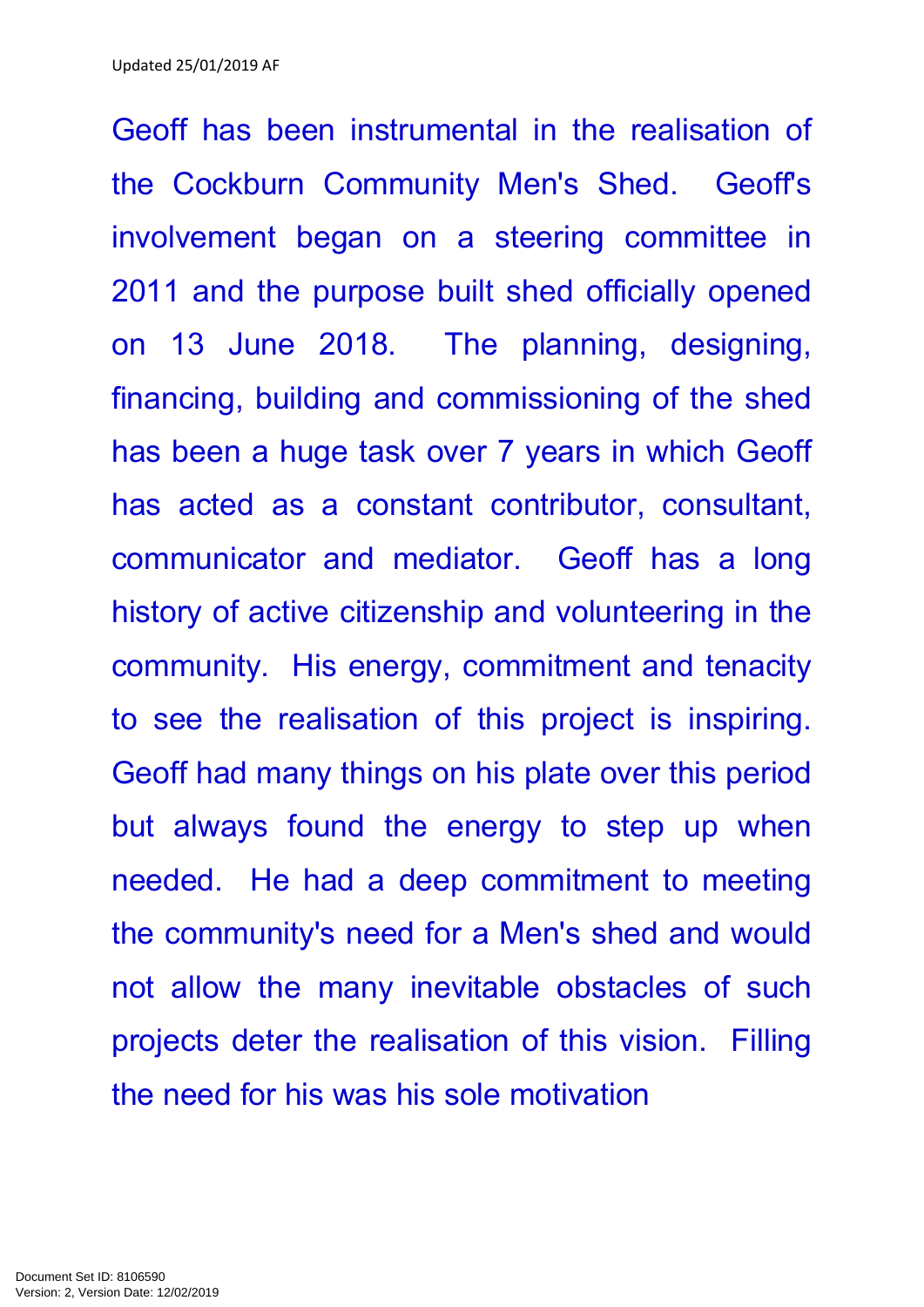<Congratulate Geoff and ask if he wishes to say a few words before returning to his seat>

It is my privilege to announce the awardee of the Active Citizenship – Group or Event for 2019:

BEELIAR COMMUNITY VOICE INC

<Ask Wendy Campbell, President and Leah Bruce, Vice President to come forward as representatives of Beeliar Community Voice>

Beeliar Community Voice is a residents group whose purpose is to make Beeliar an exceptional community focused suburb and to foster pride in their community. Their Committee works to build local participation and create a stronger sense of community inclusiveness and wellbeing. They endeavour to make the suburb safer and collaborate to promote a healthier environment. The group strives to build relationships with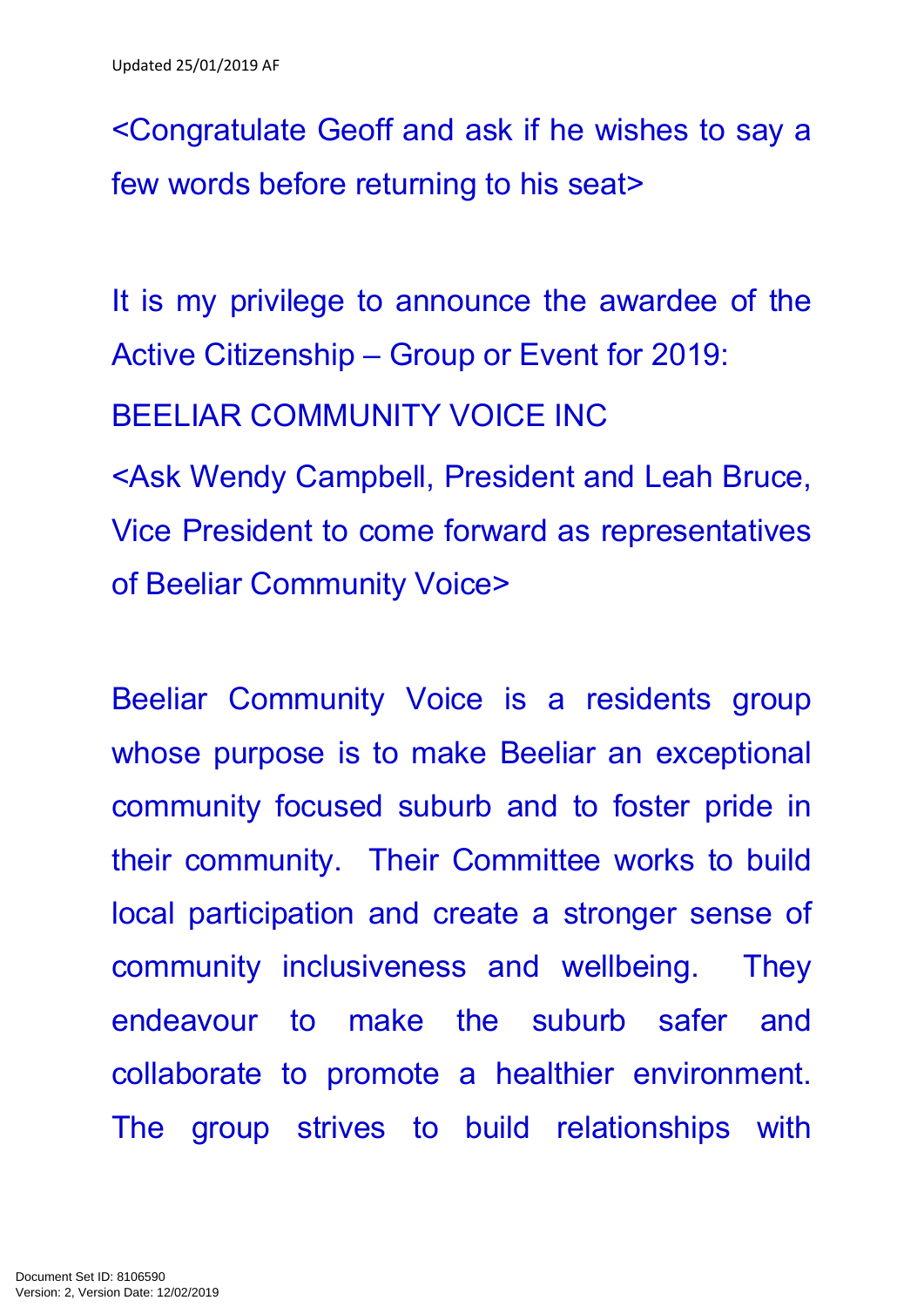businesses, the City of Cockburn, Government Agencies and other community groups in the area.

Along with community meetings the community events they have organised included a Twilight market, Seniors Morning Tea, clean-up day and a community coffee and crime and safety forum. The most recent event, the Beeliar Big Birthday Bash was an amazing event which attracted hundreds of people. This event celebrated Beeliar's 25th year anniversary as a named suburb. The group had local artist Jack Bromell paint a unique mural on the community centre wall, contributing to the revitalisation of the centre and improving the heart of this suburb. They organised a variety of entertainment and the event presented a great opportunity for community to come together, celebrate together and make new connections. This group should be commended for all the hard work they put into their events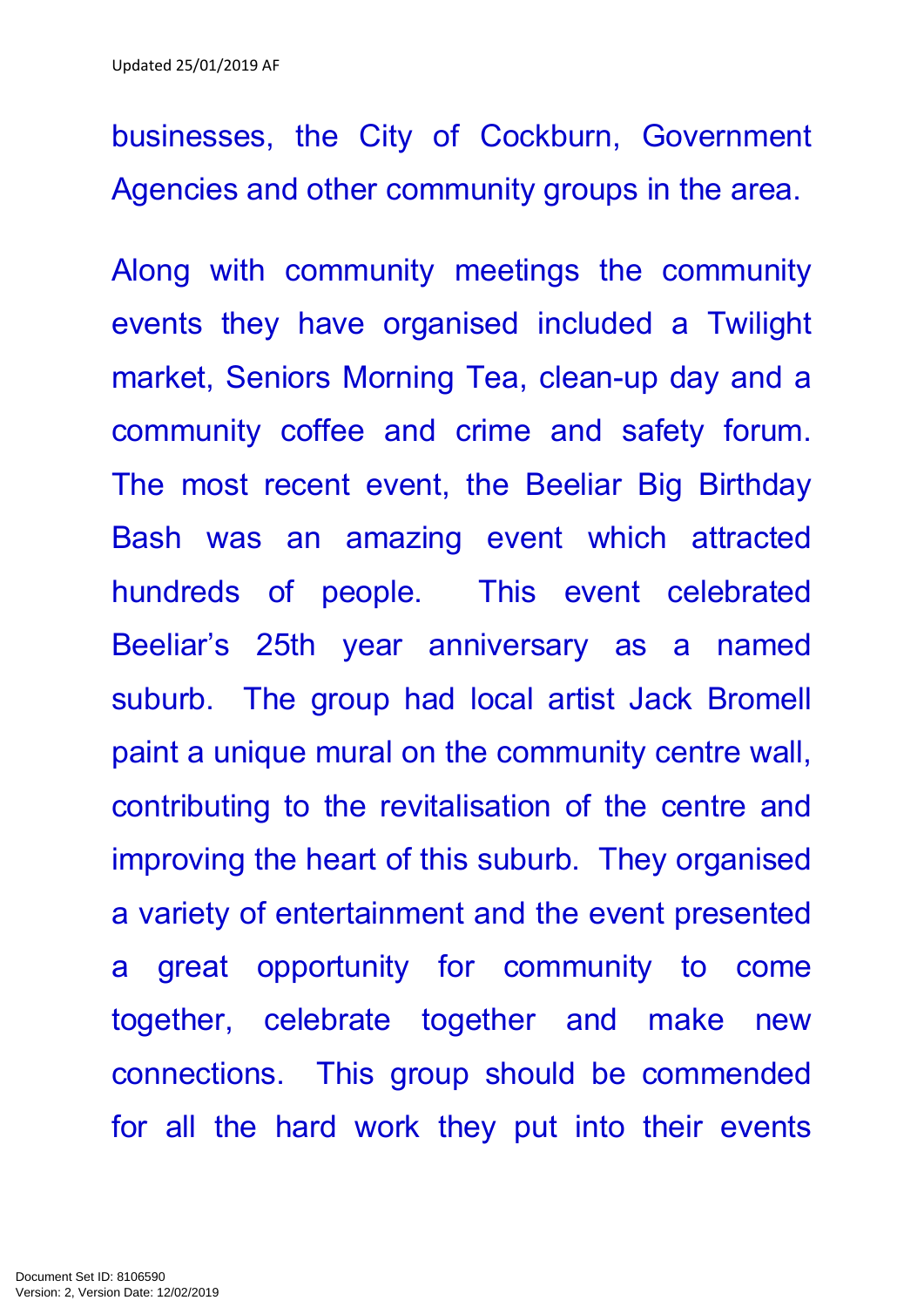which enrich the local community greatly.

<Congratulate WINNER and ask if they wish to say a few words before returning to their seat>

Let's give a final round of applause for the very deserving award winners today and I like to ask the winners to please join me for official photographs in the Courtyard in a few moments time. (Applause)

8 CONCLUSION OF FORMALITIES (BY MAYOR)

Ladies and gentlemen may I remind you to see the Australian Electoral Commission representatives here today to complete your forms.

Enrolment and voting are compulsory for all Australian citizens. Even if you have previously voted you must now re-enroll as an Australian Citizen.

On behalf of the City of Cockburn I wish to thank you all for your attendance at today's Australia Day